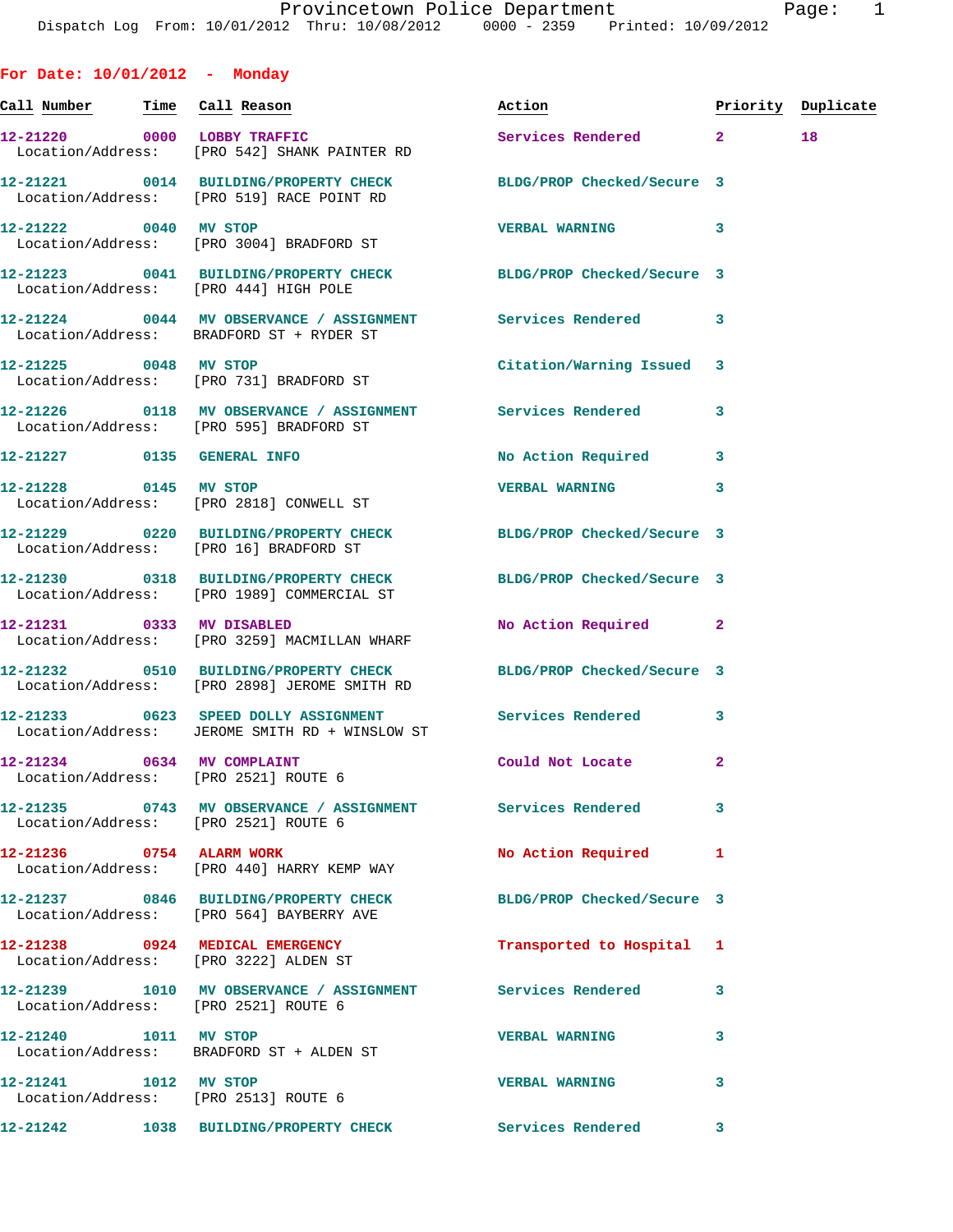|                                                               | Provincetown Police Department<br>Dispatch Log From: 10/01/2012 Thru: 10/08/2012 0000 - 2359 Printed: 10/09/2012     |                            | 2<br>Page:   |
|---------------------------------------------------------------|----------------------------------------------------------------------------------------------------------------------|----------------------------|--------------|
|                                                               | Location/Address: [PRO 391] COMMERCIAL ST                                                                            |                            |              |
|                                                               | 12-21243   1054   INSPECTION<br>Location/Address: [PRO 80] CARVER ST                                                 | Services Rendered 1        |              |
|                                                               | 12-21244 1137 ALARM - GENERAL<br>Location/Address: [PRO 1381] FRANKLIN ST                                            | Services Rendered          | 1            |
| 12-21245 1233 MV STOP                                         | Location/Address: [PRO 2513] ROUTE 6                                                                                 | Services Rendered          | 3            |
|                                                               | 12-21246   1243   ALARM - FIRE<br>Location/Address: [PRO 112] COMMERCIAL ST                                          | False Alarm                | 1            |
|                                                               | 12-21247 1306 FOUND LICENSE<br>Location/Address: [PRO 542] SHANK PAINTER RD                                          | Services Rendered 3        |              |
|                                                               | 12-21248 1337 PROPERTY DAMAGE<br>Location/Address: [PRO 1220] HARRY KEMP WAY                                         | SPOKEN TO                  | 3            |
| Location/Address: BRADFORD ST                                 | 12-21249 1412 MEDICAL EMERGENCY                                                                                      | Transported to Hospital 1  |              |
| 12-21250 1416 COMPLAINT<br>Location/Address: COMMERCIAL ST    |                                                                                                                      | Services Rendered          | 3            |
| 12-21251 1421 MV STOP<br>Location/Address: CARVER ST          |                                                                                                                      | <b>VERBAL WARNING</b>      | 3            |
|                                                               | 12-21252 1514 PARK, WALK & TALK<br>Location/Address: [PRO 440] HARRY KEMP WAY                                        | Services Rendered          | $\mathbf{2}$ |
|                                                               | 12-21253 1551 BUILDING/PROPERTY CHECK<br>Location/Address: [PRO 2898] JEROME SMITH RD                                | BLDG/PROP Checked/Secure 3 |              |
|                                                               | 12-21254 1555 FOUND DEBIT CARD<br>Location/Address: [PRO 542] SHANK PAINTER RD                                       | Services Rendered          | 3            |
| Location/Address: [PRO 2521] ROUTE 6                          | 12-21255 1602 MV OBSERVANCE / ASSIGNMENT Services Rendered                                                           |                            | 3            |
| 12-21256 1606 MV STOP<br>Location/Address: [PRO 2521] ROUTE 6 |                                                                                                                      | <b>VERBAL WARNING</b>      | 3            |
| 12-21257 1630 MV STOP                                         | Location/Address: [PRO 2521] ROUTE 6                                                                                 | <b>VERBAL WARNING</b>      | 3            |
|                                                               | 12-21262 1650 BOAT/HARBORMASTER<br>Location/Address: [PRO 3259] MACMILLAN WHARF                                      | <b>Services Rendered</b>   | $\mathbf{2}$ |
| 12-21258 1705 SERVICE CALL                                    | Location/Address: [PRO 542] SHANK PAINTER RD                                                                         | Services Rendered          | 3            |
|                                                               | 12-21259 1720 BUILDING/PROPERTY CHECK BLDG/PROP Checked/Secure 3<br>Location/Address: [PRO 564] BAYBERRY AVE         |                            |              |
| 12-21260 1814 MV STOP                                         | Location/Address: [PRO 3259] MACMILLAN WHARF                                                                         | Services Rendered          | 3            |
|                                                               | 12-21261 1816 MV OBSERVANCE / ASSIGNMENT Services Rendered<br>Location/Address: CAPTAIN BERTIE RD + SHANK PAINTER RD |                            | 3            |
| 12-21263 1841 MV STOP                                         | Location/Address: ROUTE 6 + SANDY HILL LN                                                                            | <b>VERBAL WARNING</b>      | 3            |
|                                                               | 12-21264 1856 BUILDING/PROPERTY CHECK<br>Location/Address: [PRO 175] COMMERCIAL ST                                   | BLDG/PROP Checked/Secure 3 |              |
|                                                               | 12-21265 1904 FOUND CHASE VISA<br>Location/Address: [PRO 1985] COMMERCIAL ST                                         | <b>Services Rendered</b>   | 3            |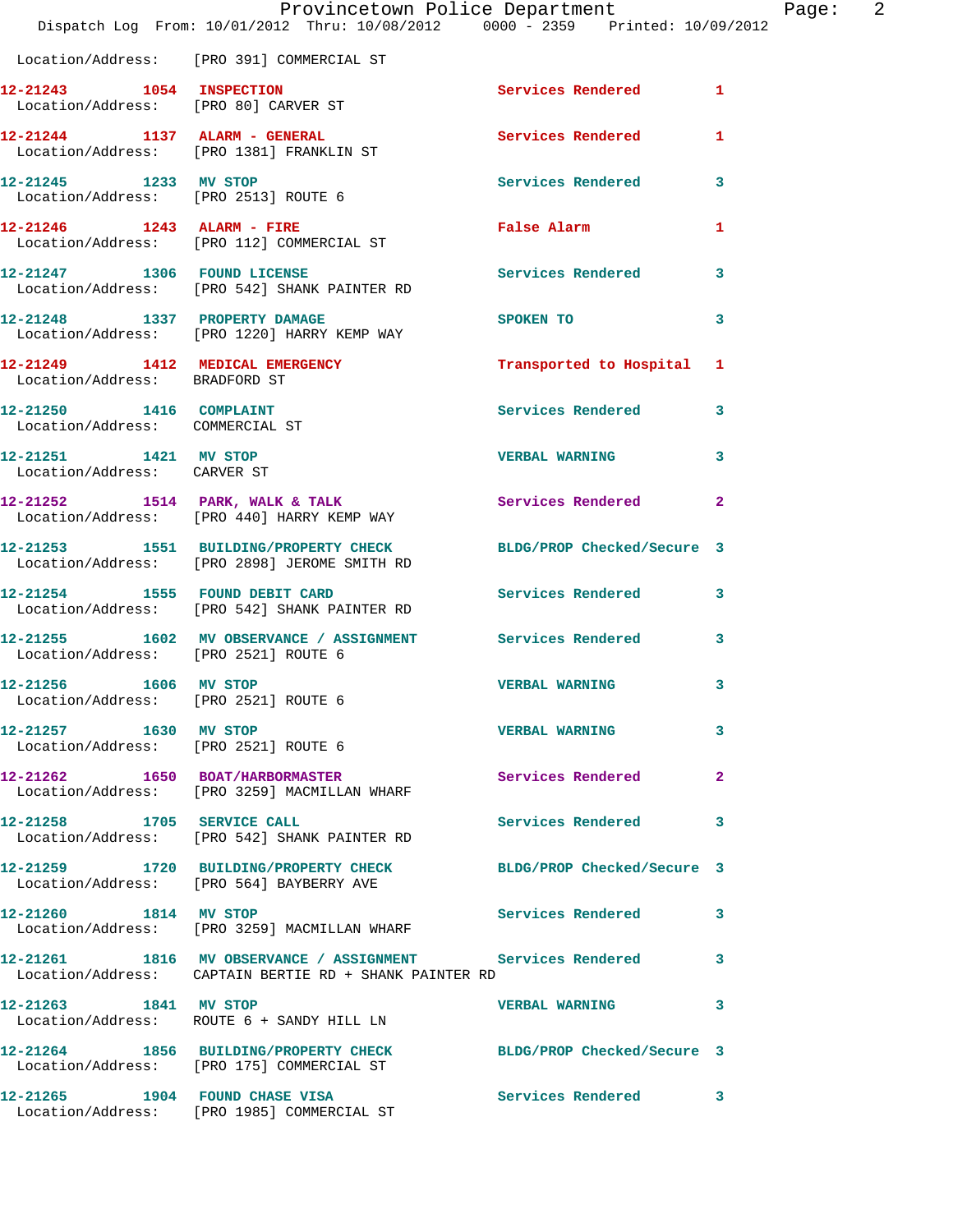|                                                   |                                                                                 | Provincetown Police Department<br>Dispatch Log From: 10/01/2012 Thru: 10/08/2012 0000 - 2359 Printed: 10/09/2012 | $\overline{3}$<br>Page: |
|---------------------------------------------------|---------------------------------------------------------------------------------|------------------------------------------------------------------------------------------------------------------|-------------------------|
|                                                   | Location/Address: [PRO 542] SHANK PAINTER RD                                    | 12-21269 1955 LOST BLACK WALLET Services Rendered 3                                                              |                         |
|                                                   |                                                                                 | 12-21266 2015 BUILDING/PROPERTY CHECK BLDG/PROP Checked/Secure 3<br>Location/Address: [PRO 16] BRADFORD ST       |                         |
|                                                   | 12-21267 2038 MEDICAL EMERGENCY<br>Location/Address: [PRO 1581] MECHANIC ST     | Services Rendered 1                                                                                              |                         |
|                                                   | Location/Address: [PRO 306] COMMERCIAL ST                                       | 12-21268 2103 BUILDING/PROPERTY CHECK BLDG/PROP Checked/Secure 3                                                 |                         |
|                                                   | 12-21270 2214 MV STOP<br>Location/Address: [PRO 488] MAYFLOWER AVE              | BLDG/PROP Checked/Secure 3                                                                                       |                         |
| Location/Address: [PRO 564] BAYBERRY              |                                                                                 | 12-21271 2300 BUILDING/PROPERTY CHECK BLDG/PROP Checked/Secure 3                                                 |                         |
|                                                   | Location/Address: [PRO 530] SHANK PAINTER RD                                    | 12-21272 2300 BUILDING/PROPERTY CHECK BLDG/PROP Checked/Secure 3                                                 |                         |
|                                                   | Location/Address: [PRO 2577] BRADFORD ST                                        | 12-21273 2337 MV OBSERVANCE / ASSIGNMENT Services Rendered 3                                                     |                         |
|                                                   | Location/Address: [PRO 2543] MACMILLAN                                          | 12-21274 2339 BUILDING/PROPERTY CHECK BLDG/PROP Checked/Secure 3                                                 |                         |
| For Date: $10/02/2012$ - Tuesday                  |                                                                                 |                                                                                                                  |                         |
|                                                   | 12-21275 0010 LOBBY TRAFFIC<br>Location/Address: [PRO 542] SHANK PAINTER RD     | Services Rendered 2                                                                                              | 19                      |
|                                                   | Location/Address: [PRO 2898] JEROME SMITH RD                                    | 12-21276 0024 BUILDING/PROPERTY CHECK BLDG/PROP Checked/Secure 3                                                 |                         |
|                                                   | 12-21277 0041 SUSPICIOUS ACTIVITY<br>Location/Address: COMMERCIAL ST + POINT ST | SPOKEN TO                                                                                                        | -2                      |
| 12-21278 0102 GENERAL INFO                        |                                                                                 | Services Rendered 3                                                                                              |                         |
| 12-21279<br>Location/Address: [PRO 444] HIGH POLE |                                                                                 | 0114 BUILDING/PROPERTY CHECK BLDG/PROP Checked/Secure 3                                                          |                         |
|                                                   | Location/Address: [PRO 1646] WINSLOW ST                                         | 12-21280 0212 BUILDING/PROPERTY CHECK BLDG/PROP Checked/Secure 3                                                 |                         |
|                                                   | Location/Address: [PRO 530] SHANKPAINTER RD                                     | 12-21281 0404 BUILDING/PROPERTY CHECK BLDG/PROP Checked/Secure 3                                                 |                         |
|                                                   | Location/Address: [PRO 57] BRADFORD ST                                          | 12-21282 0428 BUILDING/PROPERTY CHECK BLDG/PROP Checked/Secure 3                                                 |                         |
| Location/Address: ROUTE 6                         |                                                                                 | 12-21283 0538 MV OBSERVANCE / ASSIGNMENT Services Rendered                                                       | 3                       |
|                                                   | Location/Address: [PRO 182] COMMERCIAL ST                                       | 12-21284 0542 BUILDING/PROPERTY CHECK BLDG/PROP Checked/Secure 3                                                 |                         |
|                                                   | 12-21285 0604 FLIGHT COVERAGE<br>Location/Address: [PRO 516] RACE POINT RD      | Services Rendered                                                                                                | 2                       |
|                                                   | Location/Address: GOSNOLD ST + BRADFORD ST                                      | 12-21286 0711 SPEED DOLLY ASSIGNMENT Services Rendered 3                                                         |                         |
| Location/Address: [PRO 2521] ROUTE 6              | 12-21287 0716 MV OBSERVANCE / ASSIGNMENT Services Rendered                      |                                                                                                                  | 3                       |
| 12-21288 0724 MV STOP                             |                                                                                 | Citation/Warning Issued 3                                                                                        |                         |

Location/Address: [PRO 2479] ROUTE 6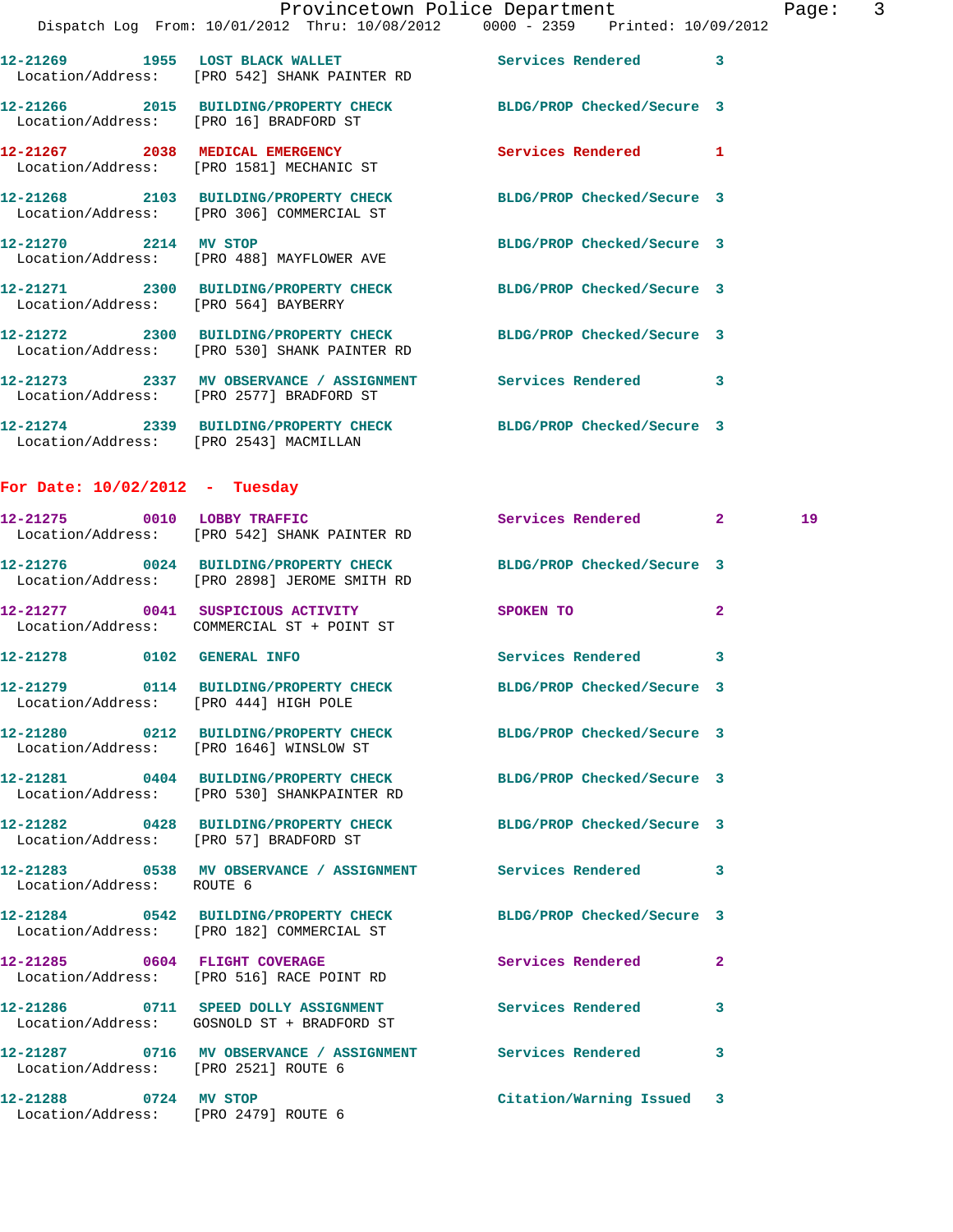|                                                                     | Provincetown Police Department<br>Dispatch Log From: 10/01/2012 Thru: 10/08/2012 0000 - 2359 Printed: 10/09/2012                            |                            |                |
|---------------------------------------------------------------------|---------------------------------------------------------------------------------------------------------------------------------------------|----------------------------|----------------|
|                                                                     | 12-21289 0729 BUILDING/PROPERTY CHECK BLDG/PROP Checked/Secure 3<br>Location/Address: [PRO 3317] CEMETERY RD                                |                            |                |
|                                                                     | 12-21290 0730 BUILDING/PROPERTY CHECK<br>Location/Address: [PRO 3318] CEMETERY RD                                                           | BLDG/PROP Checked/Secure 3 |                |
|                                                                     | 12-21291 0738 MV OBSERVANCE / ASSIGNMENT Services Rendered<br>Location/Address: [PRO 2175] SHANKPAINTER RD                                  |                            | 3              |
|                                                                     | 12-21292 0740 HARBORMASTER ON/OFF DUTY<br>Location/Address: [PRO 2543] MACMILLAN WHARF                                                      | No Action Required         | $\overline{a}$ |
| Location/Address: [PRO 2513] ROUTE 6                                | 12-21293 0752 LOOSE BLACK DOG                                                                                                               | <b>Services Rendered</b>   | $\mathbf{2}$   |
| 12-21294 0847 FOLLOW UP                                             | Location/Address: [PRO 1220] HARRY KEMP WAY                                                                                                 | Services Rendered          | $\overline{a}$ |
|                                                                     | 12-21295 0921 BUILDING/PROPERTY CHECK BLDG/PROP Checked/Secure 3<br>Location/Address: [PRO 2206] COMMERCIAL ST                              |                            |                |
|                                                                     | 12-21296 0934 ALARM - GENERAL<br>Location/Address: [PRO 1848] COMMERCIAL ST                                                                 | False Alarm                | 1              |
|                                                                     | 12-21297 1027 PARK, WALK & TALK<br>Location/Address: [PRO 175] COMMERCIAL ST                                                                | Services Rendered          | $\mathbf{2}$   |
|                                                                     | $12 - 21298$ 1036 PARK, WALK & TALK<br>Location/Address: [PRO 526] RYDER ST EXT                                                             | Services Rendered          | $\mathbf{2}$   |
|                                                                     | 12-21299 1037 BUILDING/PROPERTY CHECK<br>Location/Address: [PRO 3256] COMMERCIAL ST                                                         | BLDG/PROP Checked/Secure 3 |                |
| 12-21300 1046 COMPLAINT/DUMPSTER<br>Location/Address: COMMERCIAL ST |                                                                                                                                             | Services Rendered          | 3              |
| Location/Address: [PRO 2521] ROUTE 6                                | 12-21301 1107 MV OBSERVANCE / ASSIGNMENT Services Rendered                                                                                  |                            | 3              |
| Location/Address: [PRO 3287] ROUTE 6                                | 12-21303 1124 BUILDING/PROPERTY CHECK BLDG/PROP Checked/Secure 3                                                                            |                            |                |
| 12-21304 1130 MV STOP<br>Location/Address: [PRO 2513] ROUTE 6       |                                                                                                                                             | <b>VERBAL WARNING</b>      | 3              |
| Location/Address: [PRO 571] ALDEN ST                                | 12-21305 1152 BUILDING/PROPERTY CHECK BLDG/PROP Checked/Secure 3                                                                            |                            |                |
| 12-21306 1153 FOLLOW UP                                             | Location/Address: [PRO 2427] COMMERCIAL ST<br>Refer To Arrest: 12-324-AR                                                                    | Arrest(s) Made             | $\mathbf{2}$   |
|                                                                     | 12-21307 1210 MEDICAL EMERGENCY<br>Location/Address: [PRO 440] HARRY KEMP WAY                                                               | Transported to Hospital    | 1              |
|                                                                     | 12-21309 1246 TRAPPED RACCOON<br>Location/Address: [PRO 597] COMMERCIAL ST                                                                  | Services Rendered          | $\overline{2}$ |
| 12-21310 1309 COMPLAINT                                             | Location/Address: [PRO 2875] COMMERCIAL ST                                                                                                  | Services Rendered          | 3              |
|                                                                     | 12-21311                1313    FOUND  AMERICAN  EXPRESS  CARD              Services  Rendered<br>Location/Address: [PRO 594] COMMERCIAL ST |                            | 3              |
|                                                                     | 12-21312 1412 MEDICAL ALARM<br>Location/Address: [PRO 376] COMMERCIAL ST                                                                    | <b>False Alarm</b>         | 1              |
|                                                                     | 12-21313 1507 MV OBSERVANCE / ASSIGNMENT Services Rendered<br>Location/Address: [PRO 2784] SHANK PAINTER RD                                 |                            | 3              |
| 12-21314 1509 MV STOP                                               |                                                                                                                                             | <b>VERBAL WARNING</b>      | 3              |

Page:  $4$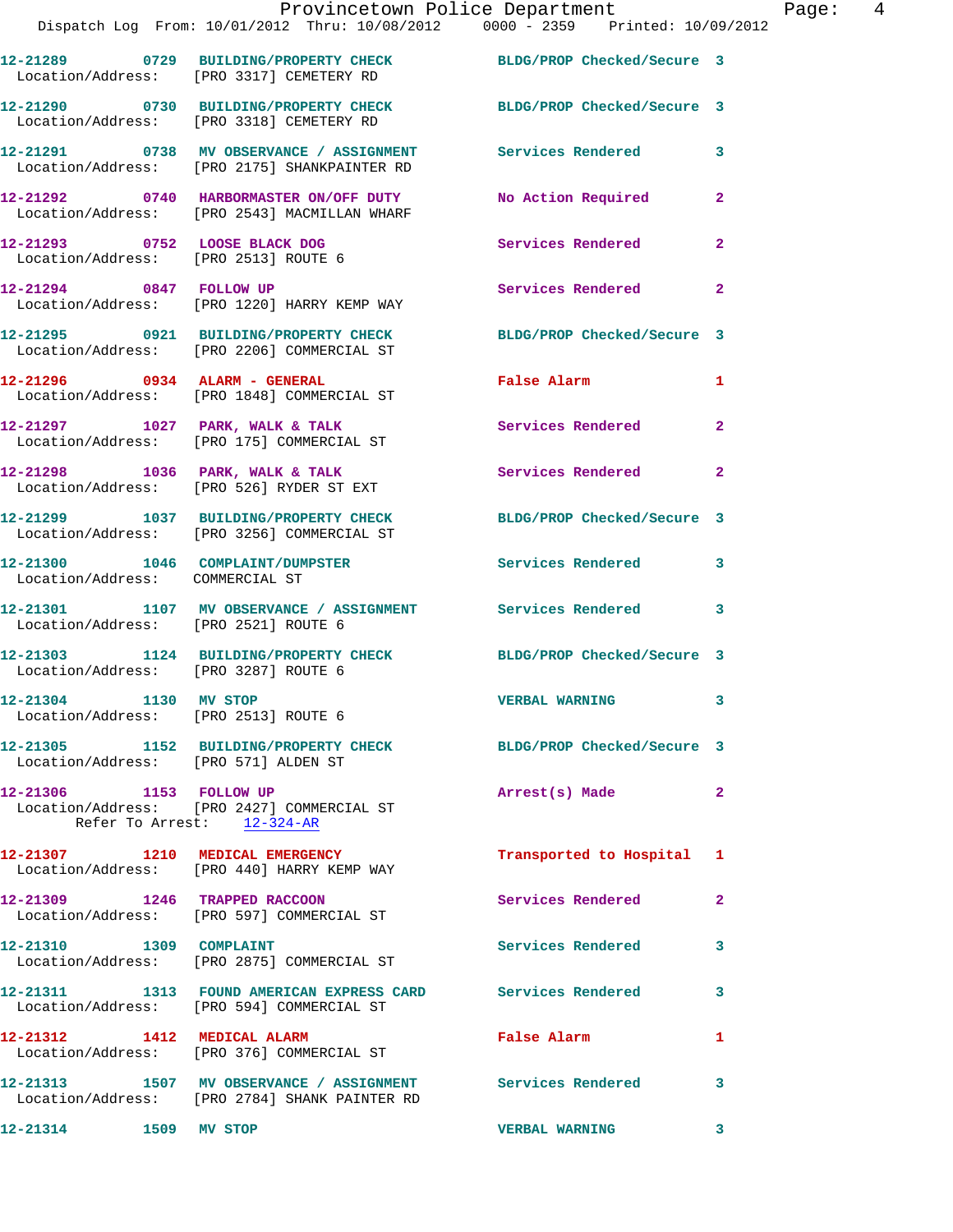|                                        | Provincetown Police Department<br>Dispatch Log From: 10/01/2012 Thru: 10/08/2012 0000 - 2359 Printed: 10/09/2012 |                            |                |
|----------------------------------------|------------------------------------------------------------------------------------------------------------------|----------------------------|----------------|
|                                        | Location/Address: [PRO 1835] NELSON AVE                                                                          |                            |                |
|                                        | 12-21315 1746 SUSPICIOUS ACTIVITY<br>Location/Address: [PRO 43] BRADFORD ST                                      | Services Rendered          | $\overline{2}$ |
|                                        | 12-21316 1816 BUILDING/PROPERTY CHECK<br>Location/Address: [PRO 2206] COMMERCIAL ST                              | BLDG/PROP Checked/Secure 3 |                |
| 12-21317 1822 SERVICE CALL             | Location/Address: BANGS ST + COMMERCIAL ST                                                                       | Services Rendered          | 3              |
|                                        | 12-21318 1846 FOUND WALLET/RETURNED<br>Location/Address: [PRO 542] SHANK PAINTER RD                              | Services Rendered          | 3              |
|                                        | 12-21319 1855 PARKING COMPLAINT / GENERAL Services Rendered<br>Location/Address: [PRO 526] RYDER ST EXT          |                            | 3              |
| 12-21320 1929 MV DISABLED              | Location/Address: [PRO 527] RYDER ST EXT                                                                         | <b>Services Rendered</b>   | $\overline{2}$ |
|                                        | 12-21321 2008 BUILDING/PROPERTY CHECK BLDG/PROP Checked/Secure 3<br>Location/Address: [PRO 519] RACE POINT RD    |                            |                |
| Location/Address: [PRO 16] BRADFORD ST | 12-21322 2013 BUILDING/PROPERTY CHECK BLDG/PROP Checked/Secure 3                                                 |                            |                |
| Location/Address: ROUTE 6 + SNAIL RD   | 12-21323 2040 MV OBSERVANCE / ASSIGNMENT Services Rendered                                                       |                            | 3              |
| 12-21324 2049 MV STOP                  | Location/Address: BRADFORD ST + COMMERCIAL ST                                                                    | <b>VERBAL WARNING</b>      | 3              |
|                                        | 12-21325 2105 MV STOP<br>Location/Address: SHANK PAINTER RD + BRADFORD ST                                        | <b>VERBAL WARNING</b>      | 3              |
|                                        | 12-21326 2143 BUILDING/PROPERTY CHECK BLDG/PROP Checked/Secure 3<br>Location/Address: [PRO 306] COMMERCIAL ST    |                            |                |
| Location/Address: [PRO 3287] ROUTE 6   | 12-21327 2207 BUILDING/PROPERTY CHECK BLDG/PROP Checked/Secure 3                                                 |                            |                |
| 12-21328 2228 ASSIST CITIZEN           | Location/Address: [PRO 539] SHANK PAINTER RD                                                                     | <b>Services Rendered</b>   |                |
| Location/Address: [PRO 564] BAYBERRY   | 12-21329 2328 BUILDING/PROPERTY CHECK                                                                            | BLDG/PROP Checked/Secure 3 |                |
|                                        | 12-21330 2332 BUILDING/PROPERTY CHECK<br>Location/Address: [PRO 545] SHANKPAINTER RD                             | BLDG/PROP Checked/Secure 3 |                |
| Location/Address: [PRO 2543] MACMILLAN | 12-21331 2350 BUILDING/PROPERTY CHECK                                                                            | BLDG/PROP Checked/Secure 3 |                |
| 12-21332 2357 MV STOP                  | Location/Address: [PRO 606] CONWELL ST                                                                           | <b>VERBAL WARNING</b>      | 3              |
| For Date: $10/03/2012$ - Wednesday     |                                                                                                                  |                            |                |
| 12-21333                               | 0052 BUILDING/PROPERTY CHECK BLDG/PROP Checked/Secure 3<br>Location/Address: [PRO 175] COMMERCIAL ST             |                            |                |
|                                        | 12-21334 0109 MV OBSERVANCE / ASSIGNMENT Services Rendered<br>Location/Address: CONWELL ST + HARRY KEMP WAY      |                            | 3              |

**12-21335 0118 BUILDING/PROPERTY CHECK BLDG/PROP Checked/Secure 3**  Location/Address: [PRO 526] RYDER ST

**12-21336 0513 BUILDING/PROPERTY CHECK BLDG/PROP Checked/Secure 3**  Location/Address: [PRO 1638] COMMERCIAL ST

Page:  $5$ <br>  $912$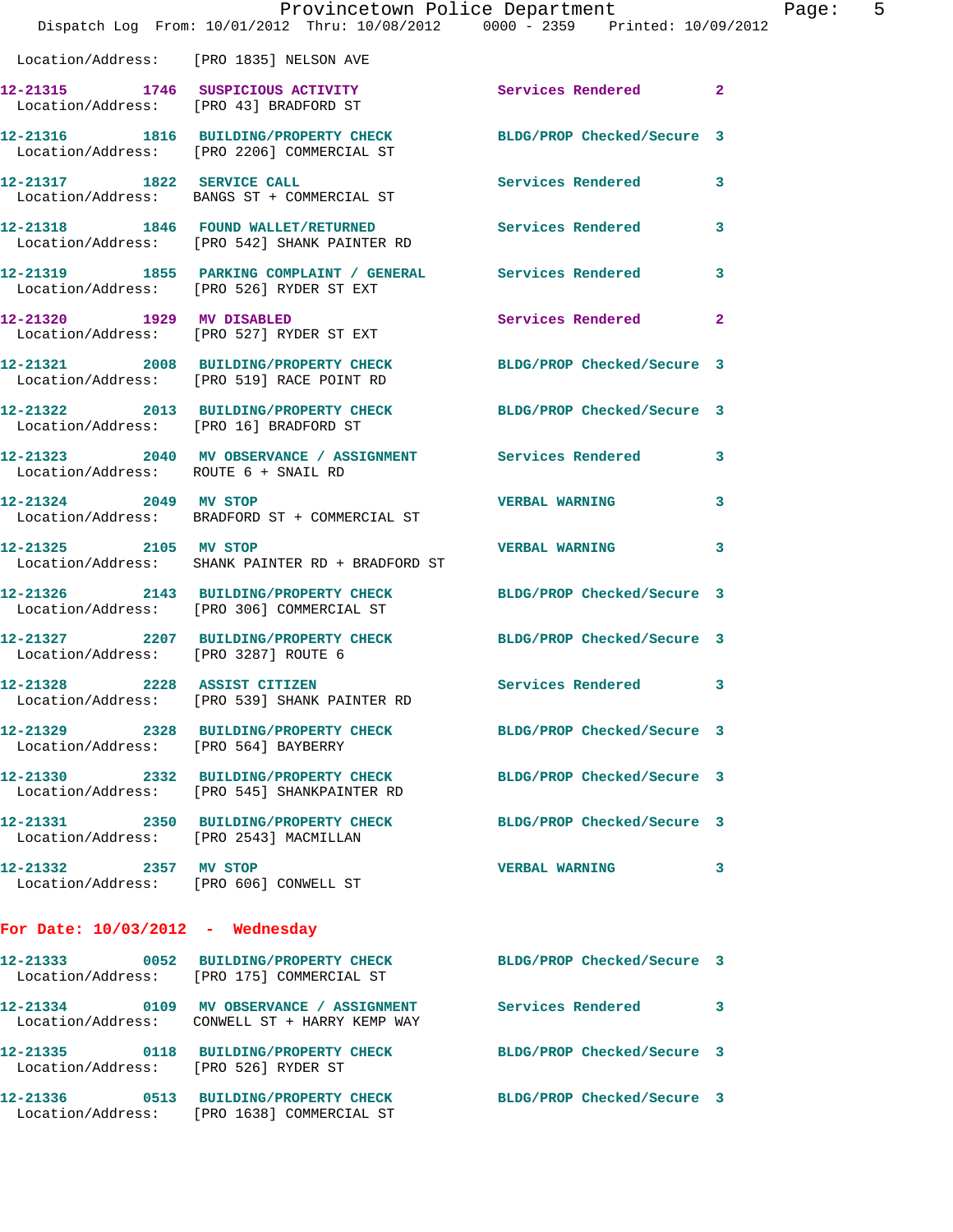|                                                           |                                                                                                           | Provincetown Police Department Page: 6<br>Dispatch Log From: 10/01/2012 Thru: 10/08/2012 0000 - 2359 Printed: 10/09/2012 |    |  |
|-----------------------------------------------------------|-----------------------------------------------------------------------------------------------------------|--------------------------------------------------------------------------------------------------------------------------|----|--|
|                                                           |                                                                                                           | 12-21337 0513 BUILDING/PROPERTY CHECK BLDG/PROP Checked/Secure 3<br>Location/Address: [PRO 530] SHANKPAINTER RD          |    |  |
|                                                           |                                                                                                           | 12-21338 0600 BUILDING/PROPERTY CHECK BLDG/PROP Checked/Secure 3<br>Location/Address: [PRO 1646] WINSLOW ST              |    |  |
|                                                           | Location/Address: [PRO 2483] COMMERCIAL ST                                                                | 12-21339 0744 BUILDING/PROPERTY CHECK Services Rendered 3                                                                |    |  |
|                                                           | Location/Address: [PRO 3287] ROUTE 6                                                                      | 12-21340 0750 BUILDING/PROPERTY CHECK BLDG/PROP Checked/Secure 3                                                         |    |  |
|                                                           | 12-21341 0811 MV COMPLAINT<br>Location/Address: COOK ST + COMMERCIAL ST                                   | <b>GONE ON ARRIVAL 2</b>                                                                                                 |    |  |
|                                                           | Location/Address: [PRO 542] SHANK PAINTER RD                                                              | 12-21342 0831 INFO SERVICES - LOBBY Services Rendered 2                                                                  | 18 |  |
|                                                           | 12-21343 0859 ALARM - GENERAL<br>Location/Address: [PRO 3392] COMMERCIAL ST                               | No Action Required 1                                                                                                     |    |  |
|                                                           | Location/Address: [PRO 2483] COMMERCIAL ST                                                                | 12-21344 0905 BUILDING/PROPERTY CHECK BLDG/PROP Checked/Secure 3                                                         |    |  |
|                                                           |                                                                                                           | 12-21345 0927 BUILDING/PROPERTY CHECK BLDG/PROP Checked/Secure 3<br>Location/Address: [PRO 2206] COMMERCIAL ST           |    |  |
| 12-21346 0940 MV STOP<br>Location/Address: HARRY KEMP WAY |                                                                                                           | <b>VERBAL WARNING</b><br>$\mathbf{3}$                                                                                    |    |  |
|                                                           | 12-21347 0948 DISORDERLY<br>Location/Address: [PRO 3004] BRADFORD ST                                      | Services Rendered 2                                                                                                      |    |  |
| 12-21348 0958 MV STOP                                     | Location/Address: [PRO 3259] MACMILLAN WHARF                                                              | <b>Vehicle Towed</b><br>3                                                                                                |    |  |
|                                                           | 12-21349 1004 MEDICAL EMERGENCY<br>Location/Address: STANDISH ST + BRADFORD ST<br>Refer To P/C: 12-325-AR | Transported to Hospital 1                                                                                                |    |  |
| Location/Address: [PRO 571] ALDEN ST                      |                                                                                                           | 12-21350 1115 BUILDING/PROPERTY CHECK BLDG/PROP Checked/Secure 3                                                         |    |  |
|                                                           | Location/Address: [PRO 3317] CEMETERY RD                                                                  | 12-21351 1130 BUILDING/PROPERTY CHECK BLDG/PROP Checked/Secure 3                                                         |    |  |
|                                                           | Location/Address: [PRO 3207] COMMERCIAL ST                                                                | 12-21352 1143 FIRE ALARM SYSTEM TEST Services Rendered 1                                                                 |    |  |
| 12-21353 1145 MV STOP<br>Location/Address: STANDISH AVE   |                                                                                                           | <b>VERBAL WARNING</b><br>3                                                                                               |    |  |
|                                                           | 12-21354 1158 GAS SPILL<br>Location/Address: [PRO 526] RYDER ST EXT                                       | Services Rendered<br>$\mathbf{1}$                                                                                        |    |  |
|                                                           | 12-21355 1212 MEDICAL EMERGENCY<br>Location/Address: [PRO 2165] COMMERCIAL ST                             | <b>PATIENT REFUSAL</b><br>$\mathbf{1}$                                                                                   |    |  |
|                                                           | 12-21356 1225 PARK, WALK & TALK<br>Location: [PRO 3431] LOPES SQUARE                                      | $\overline{a}$<br>PATIENT REFUSAL                                                                                        |    |  |
|                                                           | 12-21357 1240 MEDICAL EMERGENCY<br>Location/Address: [PRO 1892] SHANK PAINTER RD                          | <b>PATIENT REFUSAL</b><br>$\mathbf{1}$                                                                                   |    |  |
|                                                           | 12-21358 1330 MEDICAL EMERGENCY<br>Location/Address: [PRO 2227] BRADFORD ST                               | Transported to Hospital 1                                                                                                |    |  |
|                                                           | 12-21359 1346 MV ACCIDENT<br>Location/Address: [PRO 1538] COMMERCIAL ST                                   | Investigated 1                                                                                                           |    |  |

Refer To Accident: 12-75-AC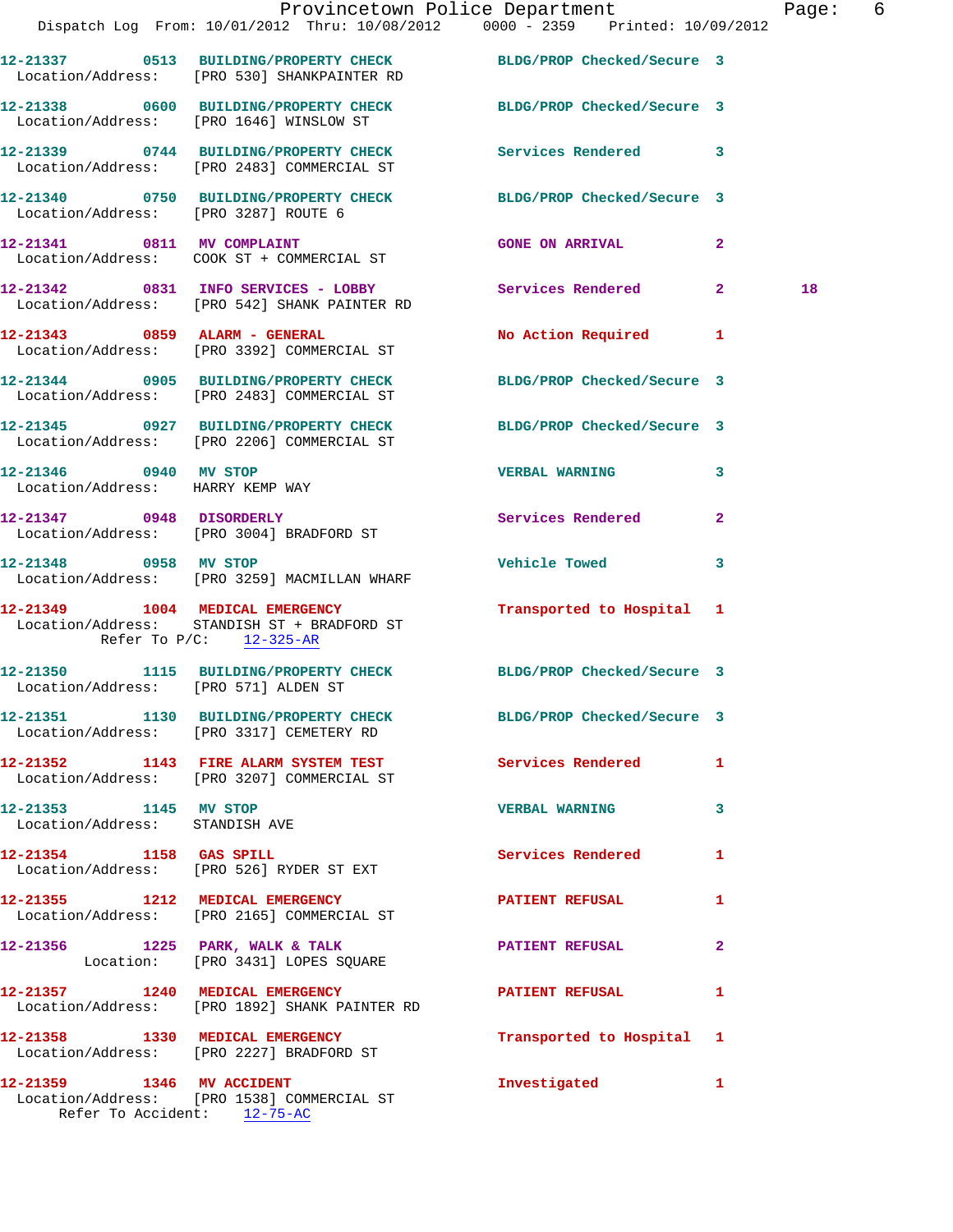|                                       | Dispatch Log From: 10/01/2012 Thru: 10/08/2012 0000 - 2359 Printed: 10/09/2012                                  | Provincetown Police Department | Page: 7        |
|---------------------------------------|-----------------------------------------------------------------------------------------------------------------|--------------------------------|----------------|
|                                       | 12-21360 1353 FOLLOW UP<br>Location/Address: [PRO 597] COMMERCIAL ST                                            | <b>GONE ON ARRIVAL</b>         | $\overline{a}$ |
|                                       | 12-21361 1438 BUILDING/PROPERTY CHECK BLDG/PROP Checked/Secure 3<br>Location/Address: [PRO 3318] CEMETERY RD    |                                |                |
|                                       | 12-21362 1605 PARK, WALK & TALK<br>Location/Address: [PRO 3431] COMMERCIAL ST                                   | Services Rendered 2            |                |
|                                       | 12-21363 1629 MEDICAL EMERGENCY No Action Required 1<br>Location/Address: [PRO 440] HARRY KEMP WAY              |                                |                |
|                                       | 12-21364 1712 MV STOP<br>Location/Address: BRADFORD ST + WINSLOW ST                                             | <b>VERBAL WARNING</b>          | 3              |
| Location/Address: [PRO 3287] ROUTE 6  | 12-21365 1904 BUILDING/PROPERTY CHECK BLDG/PROP Checked/Secure 3                                                |                                |                |
|                                       | 12-21366 2005 KEEP THE PEACE<br>Location/Address: [PRO 539] SHANK PAINTER RD                                    | Services Rendered 2            |                |
| Location/Address: [PRO 444] HIGH POLE | 12-21367 2007 BUILDING/PROPERTY CHECK BLDG/PROP Checked/Secure 3                                                |                                |                |
|                                       | 12-21368 2019 FOLLOW UP<br>Location/Address: [PRO 539] SHANK PAINTER RD                                         | Services Rendered 2            |                |
|                                       | 12-21369 2040 MV STOP<br>Location/Address: [PRO 68] PROVINCELANDS RD                                            | <b>VERBAL WARNING</b>          | 3              |
|                                       | 12-21370 2048 BUILDING/PROPERTY CHECK BLDG/PROP Checked/Secure 3<br>Location/Address: [PRO 2206] COMMERCIAL ST  |                                |                |
|                                       | 12-21371 2056 BUILDING/PROPERTY CHECK BLDG/PROP Checked/Secure 3<br>Location/Address: [PRO 516] RACE POINT RD   |                                |                |
| 12-21372 2058 FOLLOW UP               | Location/Address: [PRO 539] SHANK PAINTER RD                                                                    | Services Rendered 2            |                |
|                                       | 12-21373 2206 MV COMPLAINT<br>Location/Address: BRADFORD ST + HOWLAND ST                                        | Services Rendered 2            |                |
|                                       | 12-21374 2218 BUILDING/PROPERTY CHECK<br>Location/Address: [PRO 182] COMMERCIAL ST                              | BLDG/PROP Checked/Secure 3     |                |
|                                       | 12-21375 2226 BUILDING/PROPERTY CHECK BLDG/PROP Checked/Secure 3<br>Location/Address: [PRO 1638] COMMERCIAL ST  |                                |                |
|                                       | 12-21376 2318 BUILDING/PROPERTY CHECK<br>Location/Address: [PRO 545] SHANKPAINTER RD                            | BLDG/PROP Checked/Secure 3     |                |
|                                       | 12-21377 2334 BUILDING/PROPERTY CHECK BLDG/PROP Checked/Secure 3<br>Location/Address: [PRO 530] SHANKPAINTER RD |                                |                |
|                                       | 12-21378 2348 BUILDING/PROPERTY CHECK<br>Location/Address: [PRO 3317] CEMETERY RD                               | BLDG/PROP Checked/Secure 3     |                |
|                                       | 12-21379 2352 MV STOP<br>Location/Address: [PRO 606] CONWELL ST                                                 | <b>VERBAL WARNING</b>          | 3              |
| For Date: $10/04/2012$ - Thursday     |                                                                                                                 |                                |                |
|                                       | 12-21380 0033 MV OBSERVANCE / ASSIGNMENT Services Rendered<br>Location/Address: BRADFORD ST + RYDER ST          |                                | 3              |
| 12-21381 0042 NOISE COMPLAINT         | Location/Address: [PRO 447] JEROME SMITH RD                                                                     | SPOKEN TO                      | 3              |
| 12-21382 0102 MV STOP                 |                                                                                                                 | <b>VERBAL WARNING</b>          | 3              |

Location/Address: [PRO 2490] PROVINCELANDS RD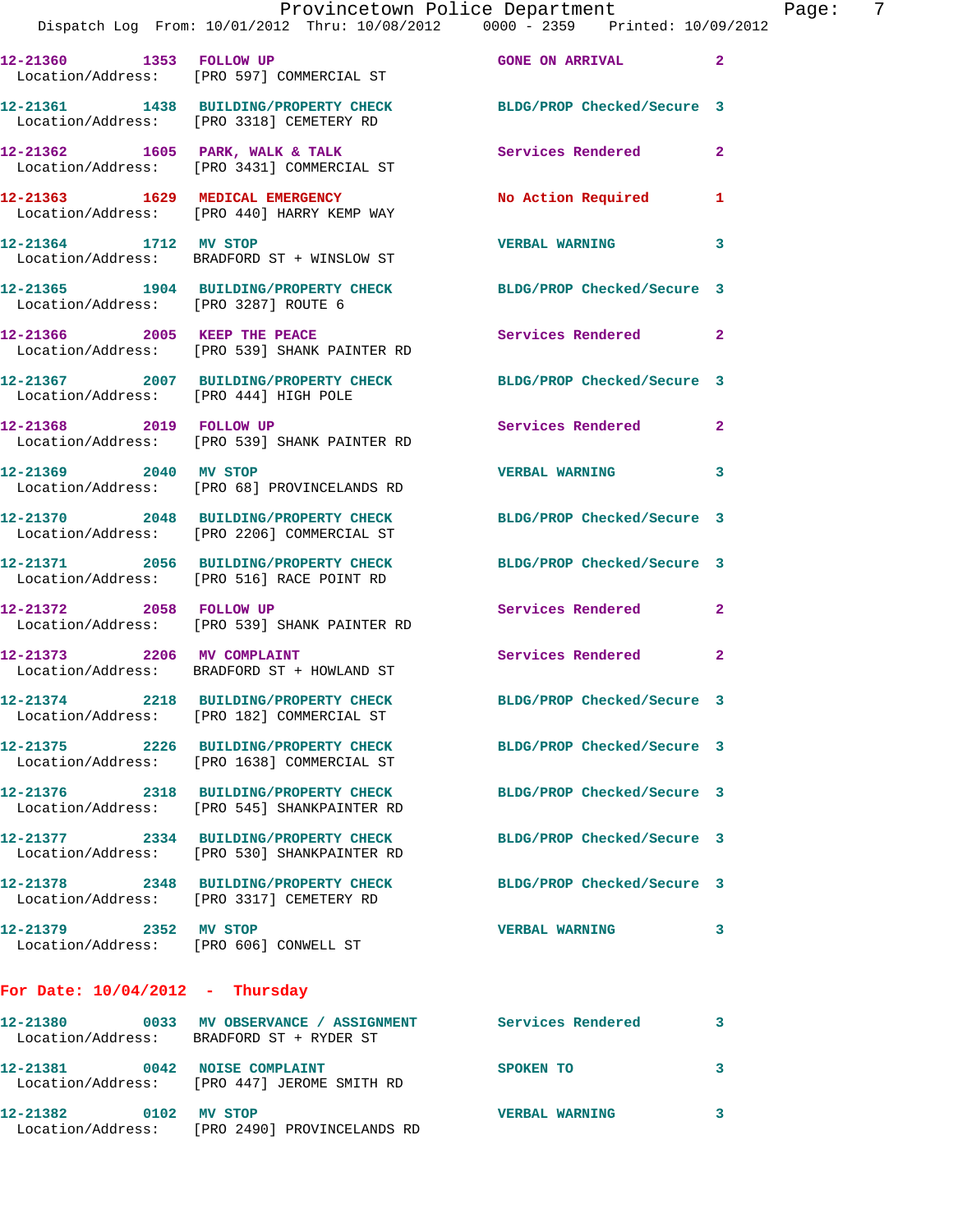| Location/Address: [PRO 512] PRINCE ST  | 12-21383 0107 BUILDING/PROPERTY CHECK BLDG/PROP Checked/Secure 3                                               |                            |                    |
|----------------------------------------|----------------------------------------------------------------------------------------------------------------|----------------------------|--------------------|
|                                        | 12-21385 0214 BUILDING/PROPERTY CHECK<br>Location/Address: [PRO 444] HIGH POLE                                 | BLDG/PROP Checked/Secure 3 |                    |
| Location/Address: [PRO 2543] MACMILLAN | 12-21386 0217 BUILDING/PROPERTY CHECK                                                                          | BLDG/PROP Checked/Secure 3 |                    |
|                                        | 12-21387 0221 BUILDING/PROPERTY CHECK<br>Location/Address: [PRO 519] RACE POINT RD                             | BLDG/PROP Checked/Secure 3 |                    |
|                                        | 12-21388 0251 ALARM - GENERAL<br>Location/Address: [PRO 2989] COMMERCIAL ST                                    | False Alarm                | $\mathbf{1}$       |
|                                        | 12-21389 0504 BUILDING/PROPERTY CHECK<br>Location/Address: [PRO 2206] COMMERCIAL ST                            | BLDG/PROP Checked/Secure 3 |                    |
| Location/Address: [PRO 564] BAYBERRY   | 12-21390 0507 BUILDING/PROPERTY CHECK BLDG/PROP Checked/Secure 3                                               |                            |                    |
| Location/Address: [PRO 3287] ROUTE 6   | 12-21391 0516 BUILDING/PROPERTY CHECK BLDG/PROP Checked/Secure 3                                               |                            |                    |
|                                        | 12-21392 0520 LOBBY TRAFFIC<br>Location/Address: [PRO 542] SHANK PAINTER RD                                    | Services Rendered          | $\mathbf{2}$<br>34 |
| Location/Address: SNAIL RD + ROUTE 6   | 12-21393 0540 MV OBSERVANCE / ASSIGNMENT Services Rendered                                                     |                            | 3                  |
| 12-21394 0605 MV STOP                  | Location/Address: ROUTE 6 + CONWELL ST                                                                         | <b>VERBAL WARNING</b>      | 3                  |
| 12-21396 0713 HARASSMENT               | Location/Address: [PRO 542] SHANK PAINTER RD                                                                   | Services Rendered          | 2                  |
|                                        | 12-21397 0733 BUILDING/PROPERTY CHECK<br>Location/Address: [PRO 3317] CEMETERY RD                              | BLDG/PROP Checked/Secure 3 |                    |
|                                        | 12-21398 0746 BOAT/HARBORMASTER<br>Location/Address: [PRO 2543] MACMILLAN WHARF                                | Services Rendered          | $\overline{2}$     |
|                                        | 12-21399 0802 ALARM - GENERAL<br>Location/Address: [PRO 3609] COMMERCIAL ST                                    | BLDG/PROP Checked/Secure 1 |                    |
|                                        | 12-21400 0813 BUILDING/PROPERTY CHECK<br>Location/Address: [PRO 2543] MACMILLAN WHARF                          | BLDG/PROP Checked/Secure 3 |                    |
|                                        | 12-21401 0843 BUILDING/PROPERTY CHECK BLDG/PROP Checked/Secure 3<br>Location/Address: [PRO 2206] COMMERCIAL ST |                            |                    |
| Location/Address: [PRO 3287] ROUTE 6   | 12-21402 0858 BUILDING/PROPERTY CHECK                                                                          | BLDG/PROP Checked/Secure 3 |                    |
|                                        | 12-21403 0907 LARCENY /FORGERY/ FRAUD Services Rendered<br>Location/Address: [PRO 208] COMMERCIAL ST           |                            | 2                  |
|                                        | 12-21404 0950 BUILDING/PROPERTY CHECK BLDG/PROP Checked/Secure 3<br>Location/Address: [PRO 3318] CEMETERY RD   |                            |                    |
|                                        | 12-21405 0954 PARKING COMPLAINT / GENERAL Vehicle Towed<br>Location/Address: [PRO 1459] COMMERCIAL ST          |                            | 3                  |
| 12-21406   1005   MV COMPLAINT         | Location/Address: [PRO 165] COMMERCIAL ST                                                                      | <b>GONE ON ARRIVAL</b>     | 2                  |
|                                        | 12-21407 1059 PARKING COMPLAINT / GENERAL Services Rendered<br>Location/Address: [PRO 1343] COMMERCIAL ST      |                            | 3                  |
| 12-21408 1120 PARK, WALK & TALK        |                                                                                                                | Services Rendered          | $\mathbf{2}$       |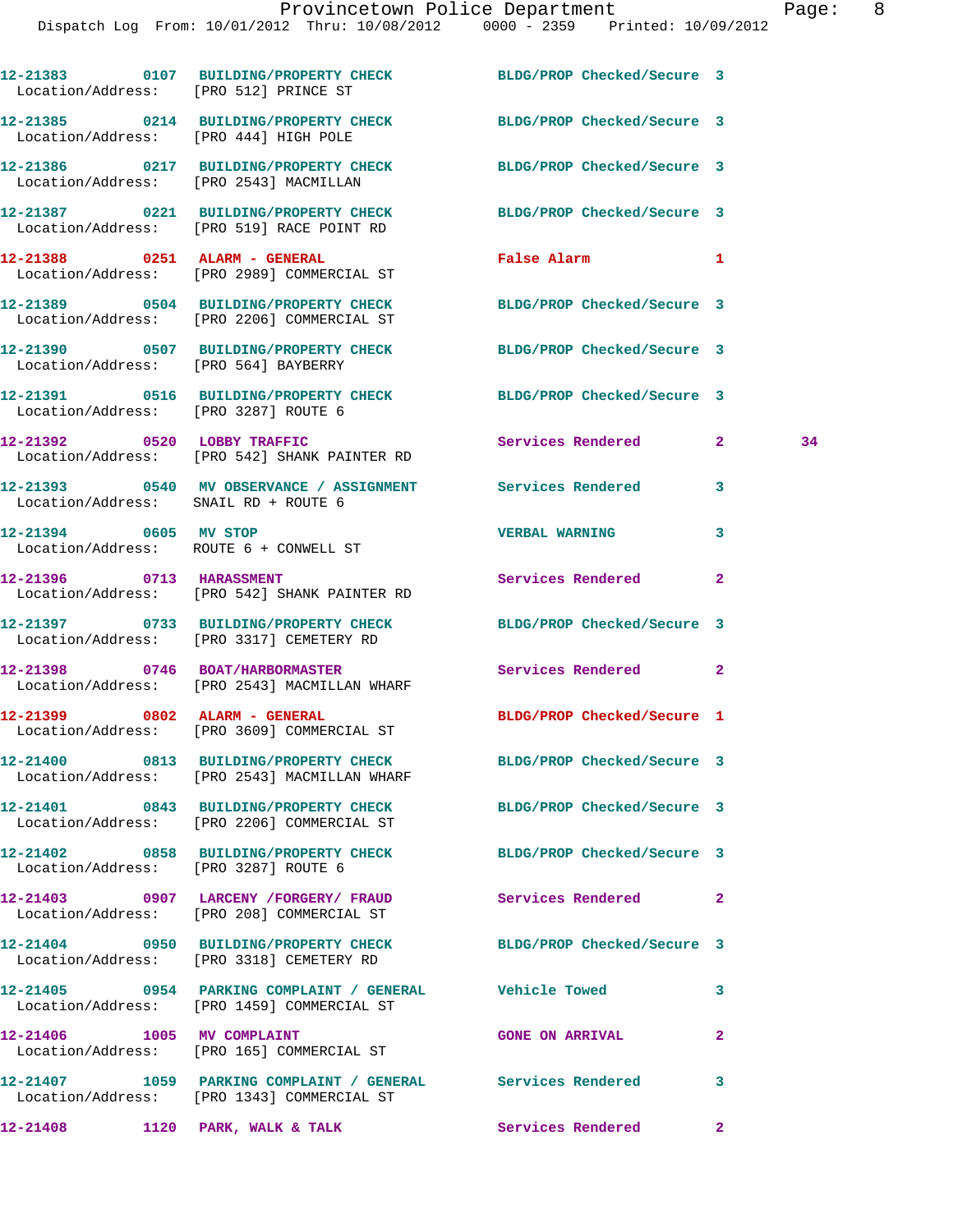|                                       | Dispatch Log From: 10/01/2012 Thru: 10/08/2012 0000 - 2359 Printed: 10/09/2012                                | Provincetown Police Department |              | Page: 9 |  |
|---------------------------------------|---------------------------------------------------------------------------------------------------------------|--------------------------------|--------------|---------|--|
|                                       | Location/Address: [PRO 537] SHANK PAINTER RD                                                                  |                                |              |         |  |
|                                       | 12-21409 1123 MV OBSERVANCE / ASSIGNMENT Services Rendered 3<br>Location/Address: [PRO 3257] SHANKPAINTER RD  |                                |              |         |  |
|                                       | 12-21410 1126 MV STOP<br>Location/Address: ROUTE 6 + CONWELL ST                                               | <b>VERBAL WARNING</b>          | 3            |         |  |
| 12-21411 1137 MV STOP                 | Location/Address: [PRO 3296] SHANK PAINTER RD                                                                 | VERBAL WARNING 3               |              |         |  |
| 12-21412 1145 MV STOP                 | Location/Address: [PRO 3296] SHANK PAINTER RD                                                                 | <b>VERBAL WARNING</b>          | 3            |         |  |
| 12-21413 1158 MV ACCIDENT             | Location/Address: [PRO 357] COMMERCIAL ST                                                                     | Services Rendered 1            |              |         |  |
|                                       | 12-21414 1240 911 GENERAL<br>Location/Address: [PRO 2611] COMMERCIAL ST                                       | Services Rendered              | $\mathbf{1}$ |         |  |
|                                       | 12-21415 1403 BUILDING/PROPERTY CHECK BLDG/PROP Checked/Secure 3<br>Location/Address: [PRO 564] BAYBERRY AVE  |                                |              |         |  |
|                                       | 12-21416 1406 LOST ZIPPER BAGS<br>Location/Address: [PRO 542] SHANK PAINTER RD                                | Services Rendered 3            |              |         |  |
|                                       | 12-21417 1420 FOUND DUFFLE BAG/CAMERA Services Rendered 3<br>Location: [PRO 3431] LOPES SQUARE                |                                |              |         |  |
| Location/Address: [PRO 571] ALDEN ST  | 12-21418 1424 BUILDING/PROPERTY CHECK BLDG/PROP Checked/Secure 3                                              |                                |              |         |  |
| Location/Address: [PRO 2539] RYDER ST | 12-21419 1437 MEDICAL EMERGENCY                                                                               | Transported to Hospital 1      |              | 1       |  |
|                                       | 12-21420 1533 SERVE PAPERWORK/UNABLE Services Rendered 3<br>Location/Address: [PRO 3596] COMMERCIAL ST        |                                |              |         |  |
|                                       | 12-21421 1540 SERVE PAPERWORK/UNABLE Services Rendered<br>Location/Address: [PRO 399] COMMERCIAL ST           |                                | 3            |         |  |
| Location/Address: [PRO 3287] ROUTE 6  | 12-21422 1542 BUILDING/PROPERTY CHECK Services Rendered 3                                                     |                                |              |         |  |
|                                       | 12-21424 1543 MISSING PERSON<br>Location/Address: [PRO 3165] RACE POINT RD                                    | <b>Services Rendered</b>       | 1            |         |  |
| 12-21423 1552 MV STOP                 | Location/Address: CREEK RD + BRADFORD ST EXT                                                                  | <b>VERBAL WARNING</b>          | 3            |         |  |
| 12-21425 1606 MV STOP                 | Location/Address: [PRO 2513] ROUTE 6                                                                          | Citation/Warning Issued 3      |              |         |  |
|                                       | 12-21427 1626 SERVE PAPERWORK/SERVED Services Rendered<br>Location/Address: [PRO 3596] COMMERCIAL ST          |                                | 3            |         |  |
|                                       | 12-21428 1634 PARK, WALK & TALK<br>Location/Address: [PRO 2492] WINSLOW ST                                    | Services Rendered              | $\mathbf{2}$ |         |  |
| Location/Address: [PRO 2479] ROUTE 6  | 12-21429 1715 DEAD BIRD IN THE ROAD                                                                           | Services Rendered              | $\mathbf{2}$ |         |  |
|                                       | 12-21430 1731 ASSIST AGENCY / MUTUAL AID Services Rendered<br>Location/Address: [PRO 352] COMMERCIAL ST       |                                | 3            |         |  |
|                                       | 12-21431 1742 BUILDING/PROPERTY CHECK BLDG/PROP Checked/Secure 3<br>Location/Address: [PRO 488] MAYFLOWER AVE |                                |              |         |  |
|                                       | 12-21432 1804 LOST PANASONIC CAMERA Services Rendered 3<br>Location/Address: [PRO 221] COMMERCIAL ST          |                                |              |         |  |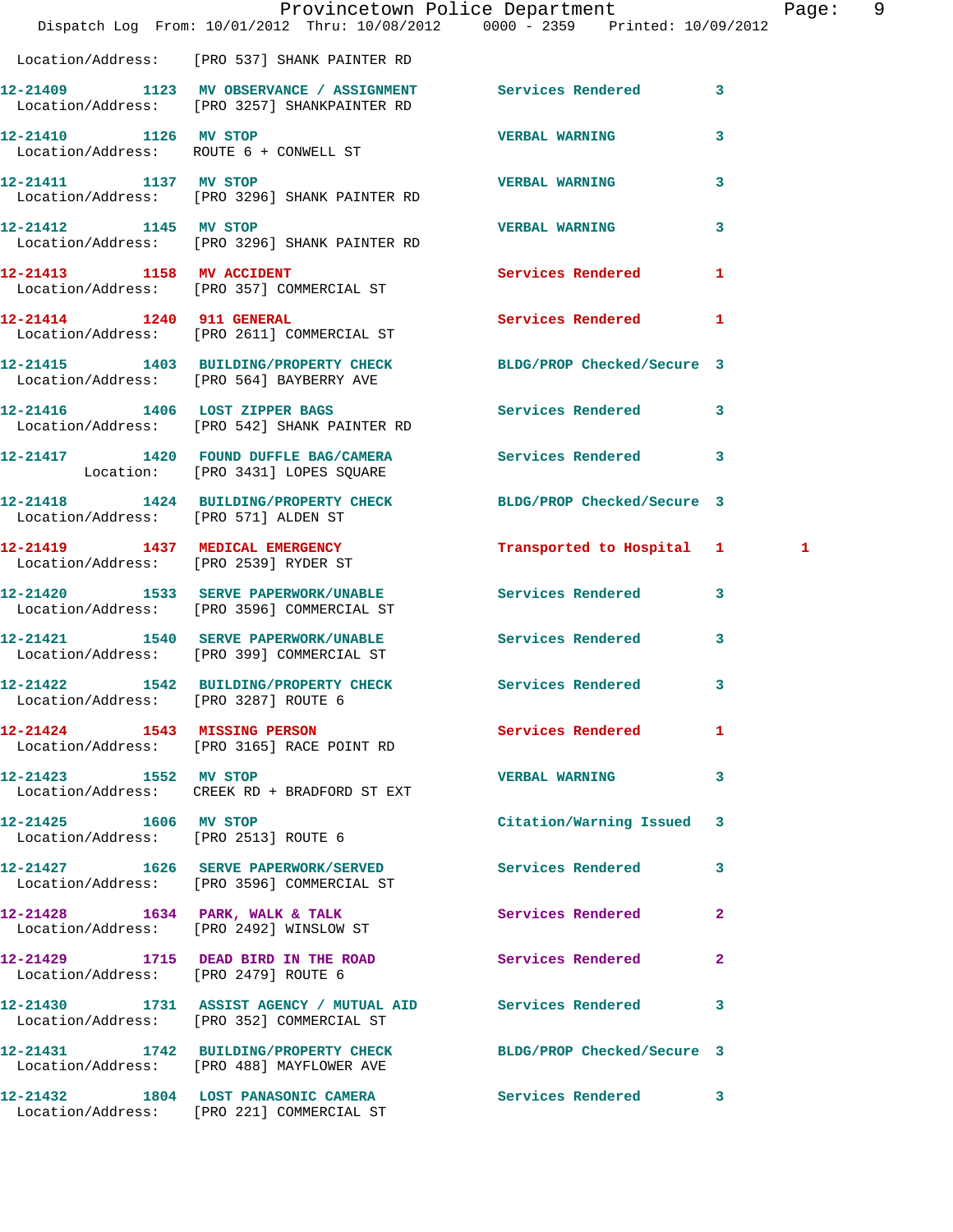|                                                                 | Provincetown Police Department<br>Dispatch Log From: 10/01/2012 Thru: 10/08/2012 0000 - 2359 Printed: 10/09/2012 |                            |                |
|-----------------------------------------------------------------|------------------------------------------------------------------------------------------------------------------|----------------------------|----------------|
|                                                                 | 12-21433 1831 BUILDING/PROPERTY CHECK BLDG/PROP Checked/Secure 3<br>Location/Address: [PRO 2206] COMMERCIAL ST   |                            |                |
|                                                                 | 12-21434 1835 SERVE PAPERWORK<br>Location/Address: [PRO 399] COMMERCIAL ST                                       | Could Not Locate           | 3              |
|                                                                 | 12-21435 1836 BUILDING/PROPERTY CHECK<br>Location/Address: [PRO 3317] CEMETERY RD                                | BLDG/PROP Checked/Secure 3 |                |
| Location/Address: [PRO 3287] ROUTE 6                            | 12-21436 1850 BUILDING/PROPERTY CHECK BLDG/PROP Checked/Secure 3                                                 |                            |                |
|                                                                 | 12-21437 1906 BUILDING/PROPERTY CHECK<br>Location/Address: [PRO 182] COMMERCIAL ST                               | BLDG/PROP Checked/Secure 3 |                |
| 12-21438 1916 MV STOP                                           | Location/Address: [PRO 2479] ROUTE 6                                                                             | Citation/Warning Issued 3  |                |
|                                                                 | 12-21439 1925 PARK, WALK & TALK<br>Location/Address: [PRO 165] COMMERCIAL ST                                     | <b>Services Rendered</b>   | $\overline{2}$ |
|                                                                 | 12-21440 1928 BUILDING/PROPERTY CHECK BLDG/PROP Checked/Secure 3<br>Location/Address: [PRO 2206] COMMERCIAL ST   |                            |                |
|                                                                 | Location/Address: [PRO 3670] SHANK PAINTER RD                                                                    | <b>Services Rendered</b>   | 1              |
| 12-21442   1943 MV STOP<br>Location/Address: [PRO 2518] ROUTE 6 |                                                                                                                  | <b>VERBAL WARNING</b>      | 3              |
|                                                                 | 12-21443 1947 LARCENY /FORGERY / FRAUD Services Rendered<br>Location/Address: [PRO 221] COMMERCIAL ST            |                            | $\overline{a}$ |
|                                                                 | 12-21444 1956 BOAT/HARBORMASTER<br>Location/Address: [PRO 3259] MACMILLAN WHARF                                  | Services Rendered          | $\mathbf{2}$   |
| 12-21445 2004 ASSIST CITIZEN                                    | Location/Address: [PRO 221] COMMERCIAL ST                                                                        | <b>Services Rendered</b>   | 3              |
|                                                                 | 12-21446 2011 COMPLAINT<br>Location/Address: [PRO 2782] BRADFORD ST                                              | <b>Services Rendered</b>   | 3              |
|                                                                 | 12-21447 2025 BUILDING/PROPERTY CHECK<br>Location/Address: [PRO 1638] COMMERCIAL ST                              | BLDG/PROP Checked/Secure 3 |                |
|                                                                 | 12-21448 2036 BUILDING/PROPERTY CHECK<br>Location/Address: [PRO 433] RYDER ST EXT                                | BLDG/PROP Checked/Secure 3 |                |
|                                                                 | 12-21449 2107 BUILDING/PROPERTY CHECK<br>Location/Address: [PRO 1646] WINSLOW ST                                 | BLDG/PROP Checked/Secure 3 |                |
|                                                                 | 12-21450 2138 BUILDING/PROPERTY CHECK<br>Location/Address: [PRO 519] RACE POINT RD                               | BLDG/PROP Checked/Secure 3 |                |
|                                                                 | 12-21451 2138 BUILDING/PROPERTY CHECK<br>Location/Address: [PRO 488] MAYFLOWER AVE                               | BLDG/PROP Checked/Secure 3 |                |
| Location/Address: [PRO 3287] ROUTE 6                            | 12-21452 2202 BUILDING/PROPERTY CHECK                                                                            | BLDG/PROP Checked/Secure 3 |                |
|                                                                 | 12-21453 2322 MV OBSERVANCE / ASSIGNMENT Services Rendered<br>Location/Address: BRADFORD ST + STANDISH ST        |                            | 3              |
| 12-21454 2335 MV STOP                                           | Location/Address: [PRO 44] BRADFORD ST                                                                           | <b>VERBAL WARNING</b>      | 3              |
| Location/Address: [PRO 16] BRADFORD ST                          | 12-21455 2336 BUILDING/PROPERTY CHECK BLDG/PROP Checked/Secure 3                                                 |                            |                |
|                                                                 | 12-21456  2348 BUILDING/PROPERTY CHECK BLDG/PROP Checked/Secure 3                                                |                            |                |

Location/Address: [PRO 564] BAYBERRY AVE

Page:  $10$ <br> $12$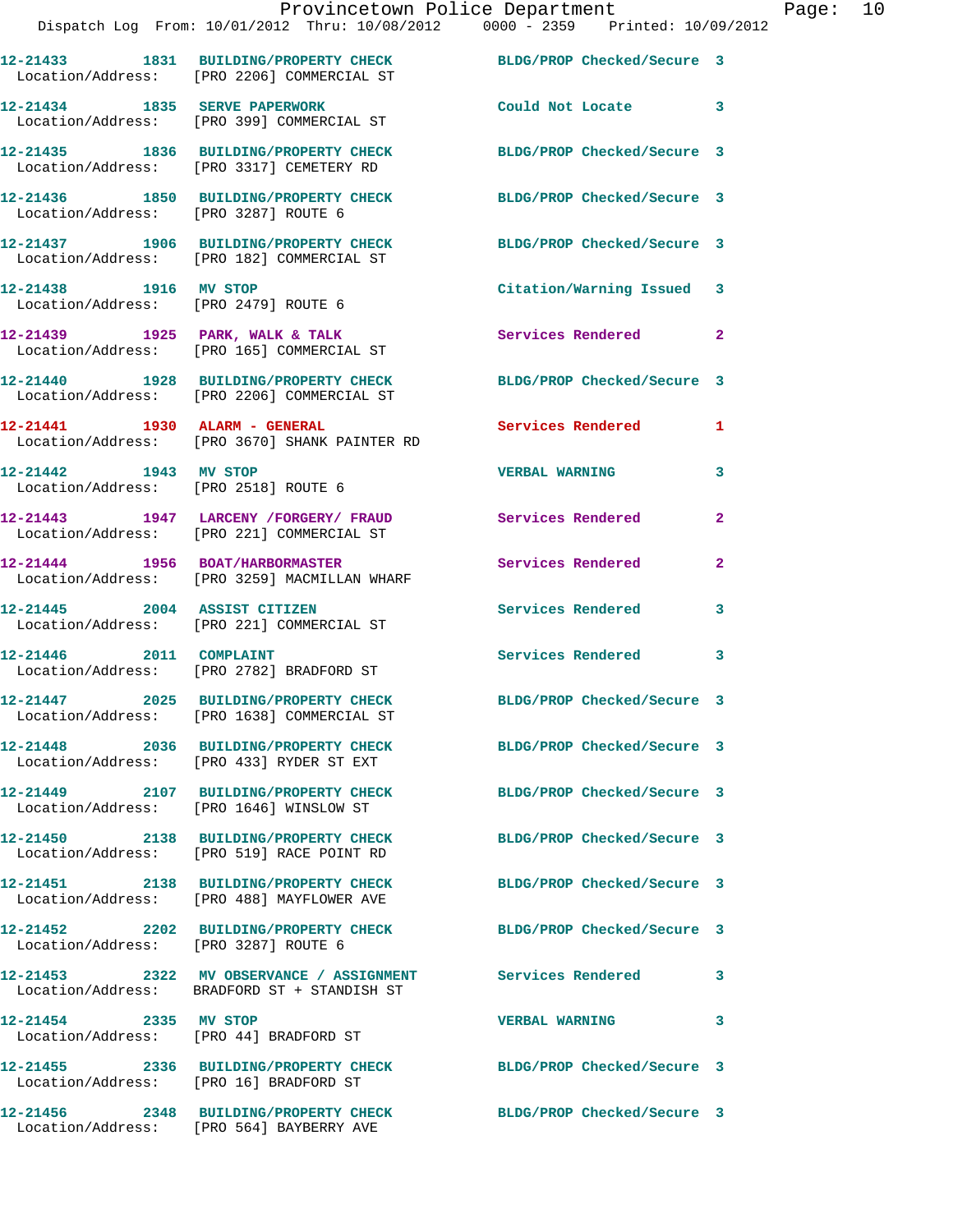Dispatch Log From: 10/01/2012 Thru: 10/08/2012 0000 - 2359 Printed: 10/09/2012 **12-21457 2354 MV STOP/OUI Arrest(s) Made 3**  Location/Address: [PRO 2513] ROUTE 6 Refer To Arrest: 12-326-AR **For Date: 10/05/2012 - Friday 12-21458 0015 B & E Arrest(s) Made 2**  Location/Address: [PRO 547] COMMERCIAL ST Refer To Arrest: 12-327-AR **12-21459 0123 911 GENERAL/TEST CALLS Services Rendered 1**  Location/Address: [PRO 542] SHANK PAINTER RD **12-21460 0136 LOBBY TRAFFIC Services Rendered 2 31**  Location/Address: [PRO 542] SHANK PAINTER RD **12-21461 0152 BUILDING/PROPERTY CHECK BLDG/PROP Checked/Secure 3**  Location/Address: [PRO 519] RACE POINT RD **12-21462 0202 MV OBSERVANCE / ASSIGNMENT Services Rendered 3**  Location/Address: BRADFORD ST + STANDISH ST **12-21463 0339 NOISE COMPLAINT Could Not Locate 3**  Location/Address: JOHNSON ST + COMMERCIAL ST **12-21464 0347 BUILDING/PROPERTY CHECK BLDG/PROP Checked/Secure 3**  Location/Address: [PRO 3259] MACMILLAN WHARF **12-21465 0430 BUILDING/PROPERTY CHECK BLDG/PROP Checked/Secure 3**  Location/Address: [PRO 57] BRADFORD ST **12-21467 0503 BUILDING/PROPERTY CHECK BLDG/PROP Checked/Secure 3**  Location/Address: [PRO 3287] ROUTE 6 **12-21468 0508 BUILDING/PROPERTY CHECK BLDG/PROP Checked/Secure 3**  Location/Address: [PRO 530] SHANKPAINTER RD **12-21469 0553 BUILDING/PROPERTY CHECK BLDG/PROP Checked/Secure 3**  Location/Address: [PRO 182] COMMERCIAL ST **12-21470 0555 BUILDING/PROPERTY CHECK BLDG/PROP Checked/Secure 3**  Location/Address: [PRO 433] RYDER ST EXT 12-21471 0605 PARK, WALK & TALK Services Rendered 2 Location: [PRO 3431] LOPES SQUARE **12-21475 0730 H/M ON/OFF DUTY No Action Required 2**  Location/Address: [PRO 2543] MACMILLAN WHARF **12-21472 0758 MV OBSERVANCE / ASSIGNMENT Services Rendered 3**  Location/Address: [PRO 2521] ROUTE 6 **12-21473 0831 MV STOP VERBAL WARNING 3** 

 Location/Address: BRADFORD ST + CONANT ST **12-21474 0835 MV STOP VERBAL WARNING 3**  Location/Address: [PRO 2513] ROUTE 6 **12-21476 0915 BUILDING/PROPERTY CHECK BLDG/PROP Checked/Secure 3**  Location/Address: [PRO 2483] COMMERCIAL ST **12-21477 0920 MV ACCIDENT PATIENT REFUSAL 1**  Location/Address: MAYFLOWER AVE Refer To Accident: 12-76-AC **12-21478 1108 COMPLAINT Services Rendered 3**  Location/Address: [PRO 3650] BRADFORD ST **12-21479 1153 PARK, WALK & TALK Services Rendered 2**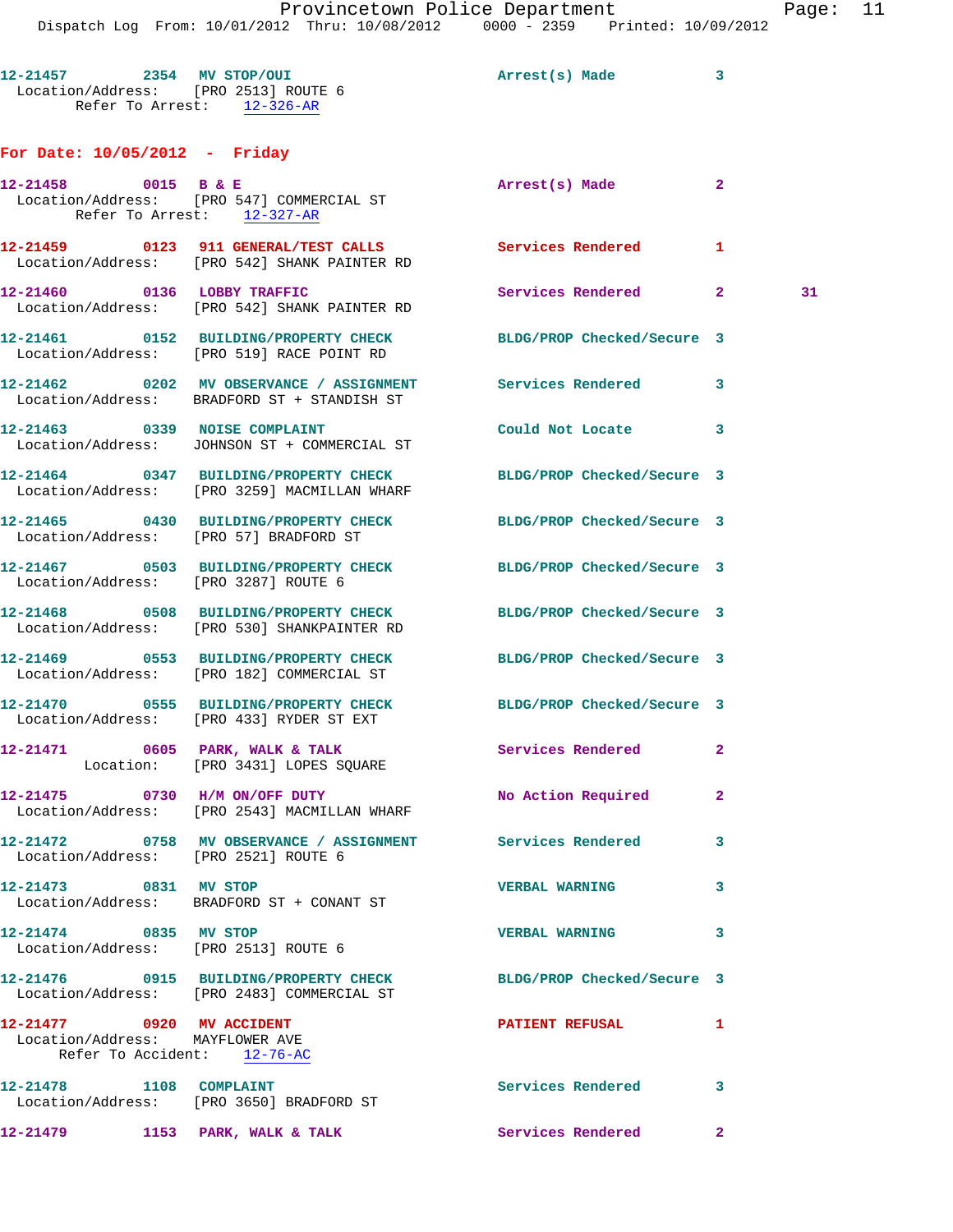|                                                               | Dispatch Log From: 10/01/2012 Thru: 10/08/2012 0000 - 2359 Printed: 10/09/2012                                 | Provincetown Police Department |              | Page: 12 |  |
|---------------------------------------------------------------|----------------------------------------------------------------------------------------------------------------|--------------------------------|--------------|----------|--|
|                                                               | Location: [PRO 3431] LOPES SQUARE                                                                              |                                |              |          |  |
| 12-21480 1326 MV STOP                                         | Location/Address: [PRO 442] HARRY KEMP WAY                                                                     | Services Rendered 3            |              |          |  |
|                                                               | 12-21482 1330 DOMESTIC DISTURBANCE/ASSAULT Services Rendered 1<br>Location/Address: [PRO 542] SHANK PAINTER RD |                                |              | 1        |  |
| Location/Address: [PRO 1467] CONANT ST                        | 12-21481 1441 ASSIST AGENCY / MUTUAL AID Services Rendered 3                                                   |                                |              |          |  |
|                                                               | 12-21483 1521 911 GENERAL<br>Location/Address: [PRO 440] HARRY KEMP WAY                                        | BLDG/PROP Checked/Secure 1     |              |          |  |
|                                                               | 12-21484 1542 FOUND PURSE SQUARE Services Rendered 3<br>Location: [PRO 3431] LOPES SQUARE                      |                                |              | 1        |  |
|                                                               | 12-21485 1549 ASSIST AGENCY / MUTUAL AID Services Rendered 3<br>Location/Address: [EAS] FORT HL + ROUTE 6      |                                |              |          |  |
| Location/Address: [PRO 2580] ROUTE 6                          | 12-21486    1623    VANDALISM                                                                                  | Services Rendered 3            |              |          |  |
| Location/Address: TREMONT ST                                  | 12-21487 1624 PARKING COMPLAINT / GENERAL Services Rendered 3                                                  |                                |              |          |  |
| Location/Address: [PRO 1815] OAK DR                           | 12-21488 1629 ASSIST AGENCY / MUTUAL AID No Action Required 3                                                  |                                |              |          |  |
| 12-21489   1644 MV STOP                                       | Location/Address: ROUTE 6 + SANDY HILL LN                                                                      | VERBAL WARNING 3               |              |          |  |
| 12-21490 1804 MV DISABLED                                     | Location/Address: SHANK PAINTER RD + ROUTE 6                                                                   | No Action Required 2           |              |          |  |
| 12-21491 1809 ANIMAL CALL                                     | Location/Address: [PRO 78] BRADFORD ST                                                                         | Services Rendered 2            |              |          |  |
| 12-21492 1843 MV STOP<br>Location/Address: SNAIL RD + ROUTE 6 |                                                                                                                | <b>VERBAL WARNING</b>          | 3            |          |  |
| 12-21493 1917 MV STOP                                         | Location/Address: CONWELL ST + ROUTE 6                                                                         | <b>VERBAL WARNING</b>          | $\mathbf{3}$ |          |  |
| 12-21494 1922 MV STOP                                         | Location/Address: ROUTE 6 + CONWELL ST                                                                         | <b>VERBAL WARNING</b>          | 3            |          |  |
| 12-21495    1927 MV STOP                                      | Location/Address: ROUTE 6 + SNAIL RD                                                                           | <b>VERBAL WARNING</b>          | 3            |          |  |
|                                                               | 12-21496 1930 MEDICAL EMERGENCY<br>Location/Address: [PRO 2605] COMMERCIAL ST                                  | Transported to Hospital 1      |              |          |  |
|                                                               | 12-21497   1941   FOLLOW UP<br>Location/Address: [PRO 3197] COMMERCIAL ST                                      | Services Rendered 2            |              |          |  |
|                                                               | 12-21498    1945    SERVE SUMMONS<br>Location/Address: [PRO 399] COMMERCIAL ST                                 | Services Rendered 3            |              |          |  |
|                                                               | 12-21499 1948 BUILDING/PROPERTY CHECK BLDG/PROP Checked/Secure 3<br>Location/Address: [PRO 3317] CEMETERY RD   |                                |              |          |  |
|                                                               | 12-21500 2009 BUILDING/PROPERTY CHECK<br>Location/Address: [PRO 2206] COMMERCIAL ST                            | BLDG/PROP Checked/Secure 3     |              |          |  |
| 12-21501 2016 MV STOP                                         | Location/Address: ROUTE 6 + SHANK PAINTER RD                                                                   | VERBAL WARNING 3               |              |          |  |
|                                                               | 12-21502 2045 BUILDING/PROPERTY CHECK BLDG/PROP Checked/Secure 3<br>Location/Address: [PRO 2206] COMMERCIAL ST |                                |              |          |  |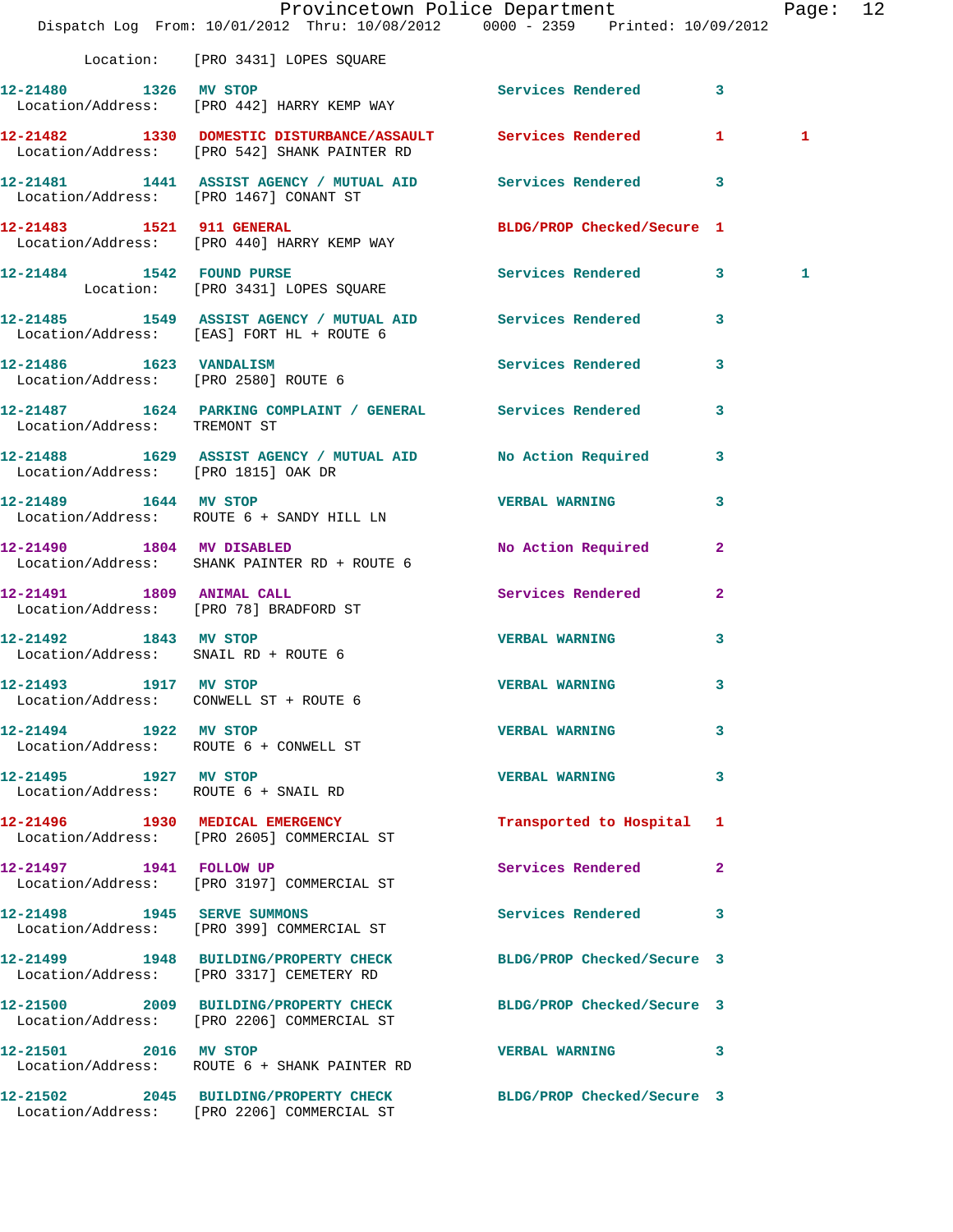|                                        | Dispatch Log From: 10/01/2012 Thru: 10/08/2012 0000 - 2359 Printed: 10/09/2012                                  |                            |                         |
|----------------------------------------|-----------------------------------------------------------------------------------------------------------------|----------------------------|-------------------------|
|                                        | 12-21511 2127 ASSIST CITIZEN<br>Location/Address: [PRO 1186] COMMERCIAL ST                                      | <b>Services Rendered</b>   | 3                       |
| 12-21503 2140 MV STOP                  | Location/Address: RYDER ST + BRADFORD ST                                                                        | <b>VERBAL WARNING</b>      | $\overline{\mathbf{3}}$ |
| 12-21504 2146 MV STOP                  | Location/Address: [PRO 1293] BRADFORD ST                                                                        | <b>VERBAL WARNING</b>      | 3                       |
| 12-21506 2209 BAR CHECK                | Location/Address: [PRO 2737] COMMERCIAL ST                                                                      | LICENSING/NO ACTION        | $\overline{2}$          |
| 12-21507 2212 BAR CHECK                | Location/Address: [PRO 399] COMMERCIAL ST                                                                       | <b>LICENSING/NO ACTION</b> | $\mathbf{2}$            |
|                                        | 12-21508 2213 BAR CHECK<br>Location/Address: [PRO 3443] COMMERCIAL ST                                           | LICENSING/NO ACTION        | $\overline{2}$          |
| Location/Address: [PRO 2543] MACMILLAN | 12-21509 2214 BUILDING/PROPERTY CHECK BLDG/PROP Checked/Secure 3                                                |                            |                         |
| Location/Address: [PRO 2] ALDEN ST     | 12-21510 2217 BUILDING/PROPERTY CHECK BLDG/PROP Checked/Secure 3                                                |                            |                         |
|                                        | 12-21512 2250 BUILDING/PROPERTY CHECK<br>Location/Address: [PRO 2898] JEROME SMITH RD                           | BLDG/PROP Checked/Secure 3 |                         |
| Location/Address: [PRO 444] HIGH POLE  | 12-21513 2302 BUILDING/PROPERTY CHECK                                                                           | BLDG/PROP Checked/Secure 3 |                         |
|                                        | 12-21514 2308 BUILDING/PROPERTY CHECK BLDG/PROP Checked/Secure 3<br>Location/Address: [PRO 530] SHANKPAINTER RD |                            |                         |
| 12-21515 2330 ANIMAL CALL              | Location/Address: CONANT ST + COMMERCIAL ST                                                                     | <b>Services Rendered</b>   | $\overline{2}$          |
| Location/Address: [PRO 16] BRADFORD ST | 12-21516 2346 BUILDING/PROPERTY CHECK BLDG/PROP Checked/Secure 3                                                |                            |                         |
|                                        | 12-21517 2348 BY-LAW VIOLATION<br>Location/Address: [PRO 3443] COMMERCIAL ST                                    | SPOKEN TO                  | $\mathbf{2}$            |

## **For Date: 10/06/2012 - Saturday**

|                                                               | 12-21518 0004 LOBBY TRAFFIC<br>Location/Address: [PRO 542] SHANK PAINTER RD                                           | Services Rendered 2       |                         | 20 |
|---------------------------------------------------------------|-----------------------------------------------------------------------------------------------------------------------|---------------------------|-------------------------|----|
| 12-21519 0017 MV STOP                                         | Location/Address: BRADFORD ST + ANTHONY ST                                                                            | <b>VERBAL WARNING</b>     | $\overline{\mathbf{3}}$ |    |
|                                                               | 12-21520 0019 MV OBSERVANCE / ASSIGNMENT Services Rendered<br>Location/Address: STANDISH ST + BRADFORD ST             |                           | $\overline{\mathbf{3}}$ |    |
|                                                               | 12-21521 0027 MV STOP<br>Location/Address: BRADFORD ST + THISTLEMORE RD                                               | <b>VERBAL WARNING</b>     | $\overline{\mathbf{3}}$ |    |
| 12-21522 0037 MV STOP<br>Location/Address: [PRO 2513] ROUTE 6 |                                                                                                                       | <b>VERBAL WARNING</b>     | $\overline{\mathbf{3}}$ |    |
| 12-21523 0043 DISTURBANCE<br>Location/Address: COMMERCIAL ST  |                                                                                                                       | <b>GONE ON ARRIVAL</b>    | 1                       |    |
|                                                               | 12-21524 0049 PARK, WALK & TALK Services Rendered<br>Location/Address: [PRO 2845] COMMERCIAL ST                       |                           | $\overline{2}$          |    |
| Location/Address: [PRO 80] CARVER ST                          | 12-21525 0057 MV STOP                                                                                                 | Citation/Warning Issued 3 |                         |    |
|                                                               | 12-21526      0117   MV OBSERVANCE / ASSIGNMENT      Services Rendered<br>Location/Address: BRADFORD ST + STANDISH ST |                           | 3                       |    |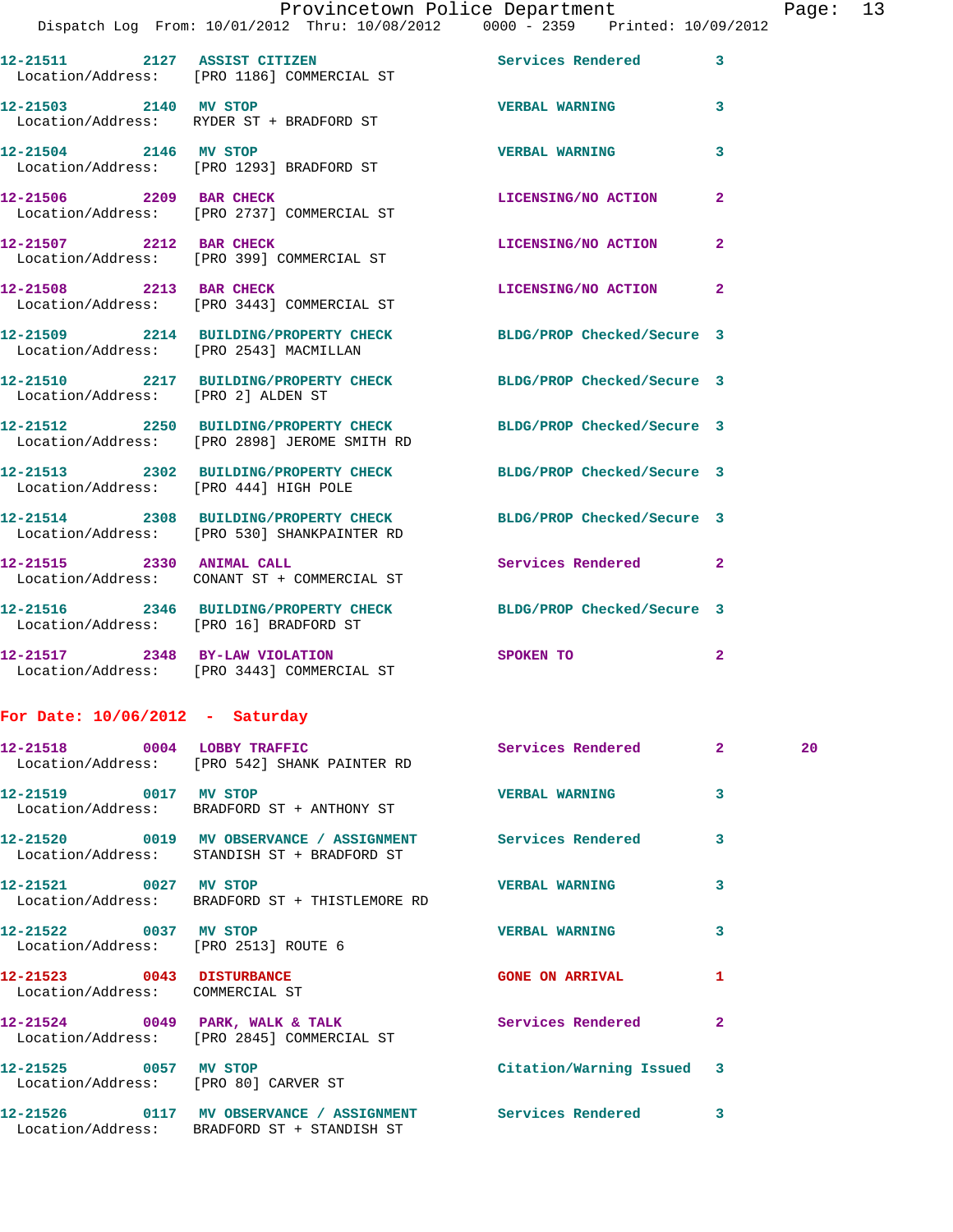| 12-21527 0225 MISSING HUSKEY<br>Location/Address: BAYVIEW AVE |                                                                                                          | Could Not Locate 2                              |              |
|---------------------------------------------------------------|----------------------------------------------------------------------------------------------------------|-------------------------------------------------|--------------|
|                                                               | 12-21528 0229 BUILDING/PROPERTY CHECK<br>Location/Address: [PRO 444] HIGH POLE HILL                      | BLDG/PROP Checked/Secure 3                      |              |
|                                                               | 12-21529 0324 BUILDING/PROPERTY CHECK<br>Location/Address: [PRO 2543] MACMILLAN WHARF                    | BLDG/PROP Checked/Secure 3                      |              |
|                                                               | 12-21530 0402 BUILDING/PROPERTY CHECK<br>Location/Address: [PRO 175] COMMERCIAL ST                       | BLDG/PROP Checked/Secure 3                      |              |
| Location/Address: [PRO 16] BRADFORD ST                        | 12-21531 0446 BUILDING/PROPERTY CHECK                                                                    | BLDG/PROP Checked/Secure 3                      |              |
|                                                               | 12-21532 0516 BUILDING/PROPERTY CHECK<br>Location/Address: [PRO 545] SHANK PAINTER RD                    | BLDG/PROP Checked/Secure 3                      |              |
|                                                               | 12-21533 0522 BUILDING/PROPERTY CHECK<br>Location/Address: [PRO 444] HIGH POLE HILL                      | BLDG/PROP Checked/Secure 3                      |              |
|                                                               | 12-21534 0550 BUILDING/PROPERTY CHECK<br>Location/Address: [PRO 306] COMMERCIAL ST                       | BLDG/PROP Checked/Secure 3                      |              |
| Location/Address: [PRO 2] ALDEN ST                            | 12-21535 0611 BUILDING/PROPERTY CHECK                                                                    | BLDG/PROP Checked/Secure 3                      |              |
| Location/Address: [PRO 3287] ROUTE 6                          | 12-21536 0613 BUILDING/PROPERTY CHECK                                                                    | BLDG/PROP Checked/Secure 3                      |              |
|                                                               | 12-21537 0728 H/M ON/OFF DUTY                                                                            | Services Rendered                               | $\mathbf{2}$ |
|                                                               | Location/Address: [PRO 3259] MACMILLAN WHARF<br>12-21538 0731 BUILDING/PROPERTY CHECK                    | Services Rendered                               | 3            |
|                                                               | Location/Address: [PRO 2483] COMMERCIAL ST<br>12-21539 0740 MV OBSERVANCE / ASSIGNMENT Services Rendered |                                                 | 3            |
| Location/Address: [PRO 2521] ROUTE 6                          |                                                                                                          |                                                 |              |
| 12-21540 0757 MV STOP                                         | Location/Address: [PRO 2513] ROUTE 6                                                                     | No Action Required                              | 3            |
| Location/Address: [PRO 3287] ROUTE 6                          | 12-21541 0805 BUILDING/PROPERTY CHECK BLDG/PROP Checked/Secure 3                                         |                                                 |              |
| 12-21542 0806 MV STOP<br>Location/Address: [PRO 2513] ROUTE 6 |                                                                                                          | <b>VERBAL WARNING</b>                           | 3            |
|                                                               | 12-21543 0821 ALARM - GENERAL<br>Location/Address: [PRO 3351] HARRY KEMP WAY                             | False Alarm                                     | 1            |
|                                                               | 12-21544 0951 PET PANTRY DELIVERIES<br>Location/Address: [PRO 542] SHANK PAINTER RD                      | <b>SPOKEN TO</b>                                | $\mathbf{2}$ |
| 12-21545 0956 MV STOP<br>Location/Address: [PRO 2521] ROUTE 6 |                                                                                                          | <b>VERBAL WARNING</b>                           | 3            |
|                                                               | 12-21546 1016 LOST AVAITOR GLASSES<br>Location/Address: [PRO 542] SHANK PAINTER RD                       | <b>Services Rendered</b>                        | 3            |
| 12-21547 1026 MV STOP<br>Location/Address: ROUTE 6 + SNAIL RD |                                                                                                          | <b>VERBAL WARNING</b>                           | 3            |
| 12-21548 1026 MV STOP                                         | Location/Address: [PRO 2818] CONWELL ST                                                                  | <b>VERBAL WARNING</b>                           | 3            |
|                                                               | 12-21549 1028 BUILDING/PROPERTY CHECK<br>Location/Address: [PRO 3317] CEMETERY RD                        | BLDG/PROP Checked/Secure 3                      |              |
| 12-21550 1038 MV STOP                                         |                                                                                                          | $\sim$ $\sim$ $\sim$ 3<br><b>VERBAL WARNING</b> |              |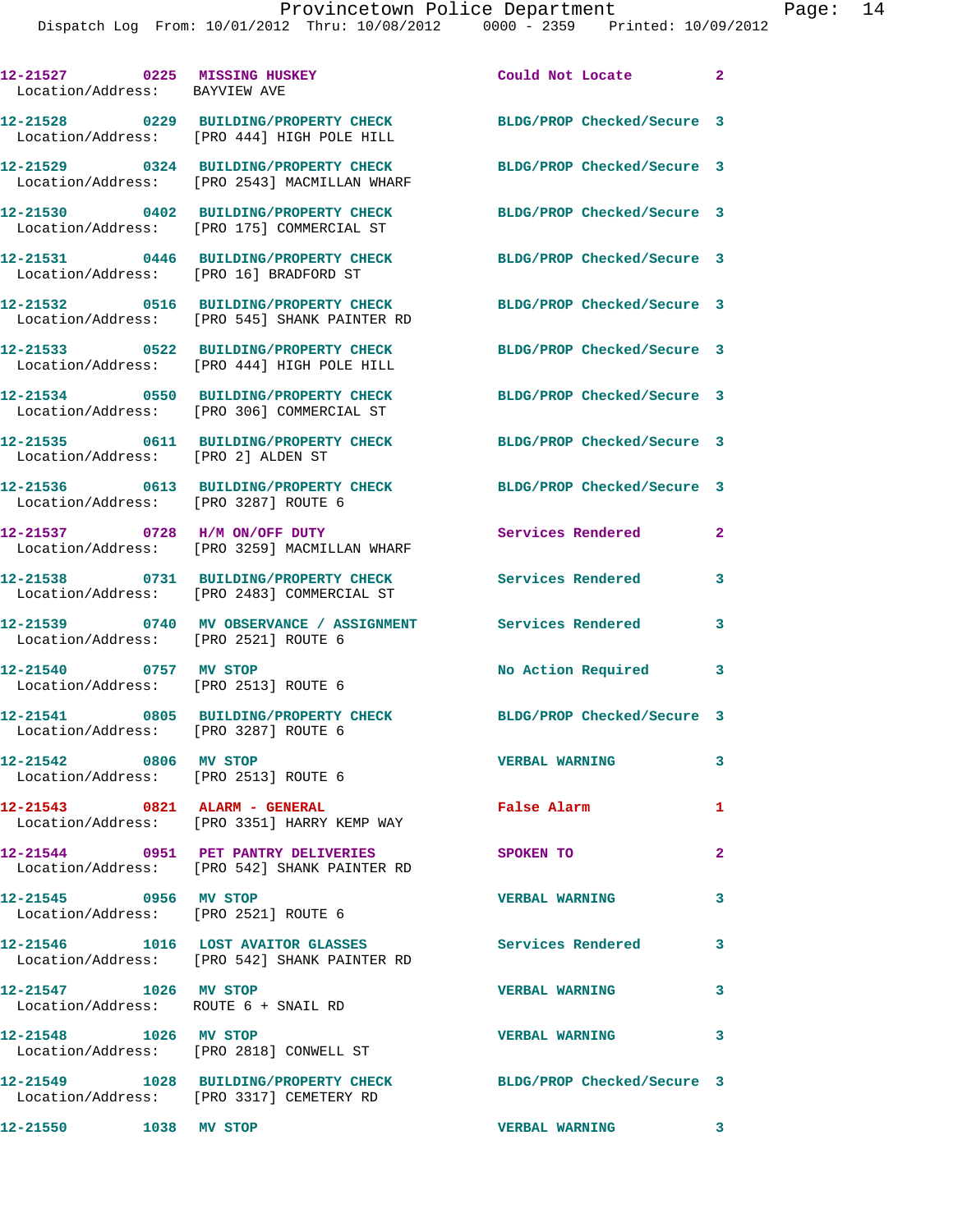|                                      | Dispatch Log From: 10/01/2012 Thru: 10/08/2012 0000 - 2359 Printed: 10/09/2012                                 | Provincetown Police Department       |                | Page: 15 |  |
|--------------------------------------|----------------------------------------------------------------------------------------------------------------|--------------------------------------|----------------|----------|--|
| Location/Address: [PRO 2513] ROUTE 6 |                                                                                                                |                                      |                |          |  |
| 12-21551 1046 MV STOP                | Location/Address: ROUTE 6 + SNAIL RD                                                                           | VERBAL WARNING 3                     |                |          |  |
|                                      | 12-21552 1102 ALARM - FIRE<br>Location/Address: [PRO 1422] PLEASANT ST                                         | False Alarm <b>Francisco Execute</b> | 1              |          |  |
|                                      | 12-21553 1102 GENERAL INFO                                                                                     | No Action Required 3                 |                |          |  |
|                                      | 12-21554 1106 PARKING COMPLAINT / GENERAL Services Rendered 3<br>Location/Address: [PRO 2577] BRADFORD ST      |                                      |                |          |  |
|                                      | 12-21555 1130 BUILDING/PROPERTY CHECK BLDG/PROP Checked/Secure 3<br>Location/Address: [PRO 3318] CEMETERY RD   |                                      |                |          |  |
|                                      | 12-21556 1136 PARK, WALK & TALK Services Rendered 2<br>Location/Address: [PRO 2021] COMMERCIAL ST              |                                      |                | 1        |  |
|                                      | 12-21557 1146 MEDICAL EMERGENCY PATIENT REFUSAL 1<br>Location/Address: [PRO 3354] COMMERCIAL ST                |                                      |                |          |  |
|                                      | 12-21558 1157 ALARM - FIRE<br>Location/Address: [PRO 1422] PLEASANT ST                                         | False Alarm <b>Example 2</b>         | 1              |          |  |
|                                      | 12-21559 1205 MV COMPLAINT<br>Location/Address: DYER ST + COMMERCIAL ST                                        | <b>GONE ON ARRIVAL</b>               | $\mathbf{2}$   |          |  |
|                                      | 12-21560 1207 ANIMAL CALL<br>Location/Address: [PRO 37] BRADFORD ST                                            | Services Rendered                    | $\mathbf{2}$   |          |  |
| 12-21561 1222 MV STOP                | Location/Address: SHANK PAINTER RD + BRADFORD ST                                                               | <b>VERBAL WARNING</b>                | 3              |          |  |
|                                      | 12-21562 1252 PARK, WALK & TALK Services Rendered<br>Location/Address: [PRO 537] SHANK PAINTER RD              |                                      | $\overline{2}$ |          |  |
|                                      | 12-21563 1318 FLIGHT COVERAGE<br>Location/Address: [PRO 516] RACE POINT RD                                     | Services Rendered                    | $\mathbf{2}$   |          |  |
|                                      | 12-21564 1320 LOST WALLET<br>Location/Address: [PRO 272] COMMERCIAL ST                                         | Services Rendered 3                  |                |          |  |
|                                      | 12-21565 1430 MEDICAL EMERGENCY<br>Location/Address: [PRO 107] COMMERCIAL ST                                   | Transported to Hospital 1            |                |          |  |
|                                      | 12-21566 1433 ALARM - GENERAL<br>Location/Address: [PRO 372] COMMERCIAL ST                                     | No Action Required 1                 |                |          |  |
| Location/Address: [PRO 571] ALDEN ST | 12-21567 1437 BUILDING/PROPERTY CHECK BLDG/PROP Checked/Secure 3                                               |                                      |                |          |  |
|                                      | 12-21568 1605 BUILDING/PROPERTY CHECK<br>Location/Address: [PRO 3317] CEMETERY RD                              | BLDG/PROP Checked/Secure 3           |                |          |  |
|                                      | 12-21569 1605 BUILDING/PROPERTY CHECK BLDG/PROP Checked/Secure 3<br>Location/Address: [PRO 3318] CEMETERY RD   |                                      |                |          |  |
|                                      | 12-21570 1622 BUILDING/PROPERTY CHECK BLDG/PROP Checked/Secure 3<br>Location/Address: [PRO 2206] COMMERCIAL ST |                                      |                |          |  |
| 12-21572 1625 TRESPASS               | Location/Address: [PRO 1074] PLEASANT ST                                                                       | Services Rendered                    | $\mathbf{2}$   |          |  |
| 12-21571 1628 MV STOP                | Location/Address: [PRO 1669] BRADFORD ST                                                                       | <b>VERBAL WARNING</b>                | 3              |          |  |
|                                      | 12-21573 1649 COMPLAINT<br>Location/Address: [PRO 526] RYDER ST EXT                                            | SPOKEN TO                            | 3              |          |  |
|                                      | 12-21574 1652 MV OBSERVANCE / ASSIGNMENT Services Rendered 3                                                   |                                      |                |          |  |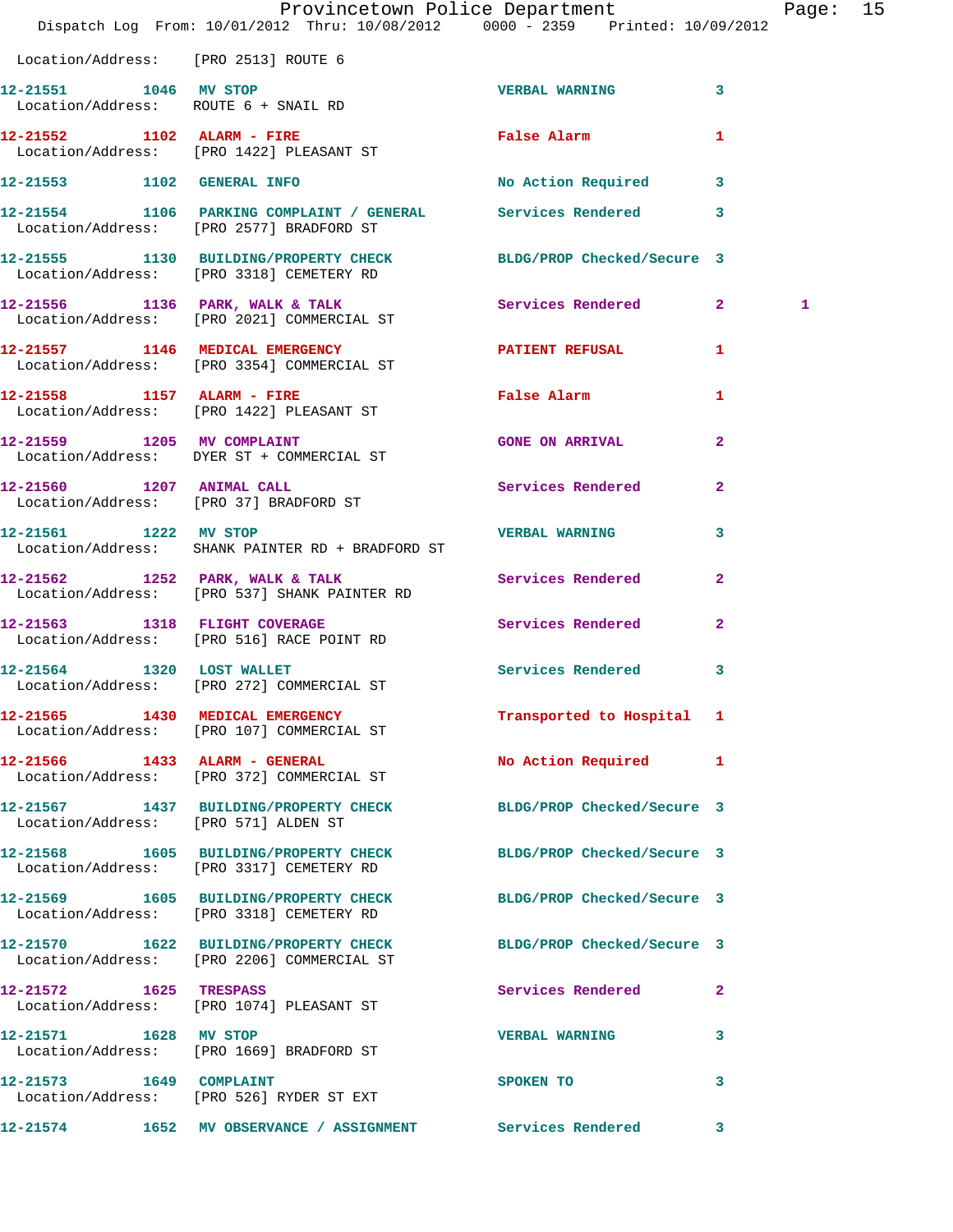|                                                               | Dispatch Log From: 10/01/2012 Thru: 10/08/2012 0000 - 2359 Printed: 10/09/2012                                         | Provincetown Police Department |                | Page: 16 |  |
|---------------------------------------------------------------|------------------------------------------------------------------------------------------------------------------------|--------------------------------|----------------|----------|--|
| Location/Address: [PRO 2521] ROUTE 6                          |                                                                                                                        |                                |                |          |  |
| 12-21575 1707 MV STOP<br>Location/Address: ROUTE 6            |                                                                                                                        | VERBAL WARNING 3               |                |          |  |
| 12-21576 1715 MV STOP                                         | Location/Address: ROUTE 6 + SNAIL RD                                                                                   | <b>VERBAL WARNING</b>          | 3              |          |  |
|                                                               | 12-21577 1758 FOUND MEDICARE CARDS Services Rendered 3<br>Location: [PRO 3431] LOPES SQUARE                            |                                |                |          |  |
|                                                               | 12-21579 1828 SHARK SIGHTING<br>Location/Address: [PRO 269] COMMERCIAL ST                                              | Services Rendered              | $\mathbf{2}$   |          |  |
|                                                               | 12-21580 1845 BUILDING/PROPERTY CHECK BLDG/PROP Checked/Secure 3<br>Location/Address: [PRO 2898] JEROME SMITH RD       |                                |                |          |  |
|                                                               | 12-21581   1913   BUILDING/PROPERTY CHECK   BLDG/PROP Checked/Secure   3<br>Location/Address: [PRO 2206] COMMERCIAL ST |                                |                |          |  |
| 12-21582 1913 MV STOP<br>Location/Address: ROUTE 6 + SNAIL RD |                                                                                                                        | <b>VERBAL WARNING</b>          | 3              |          |  |
|                                                               | 12-21584 2023 MV STOP<br>Location/Address: [PRO 43] BRADFORD ST                                                        | <b>VERBAL WARNING</b>          | 3              |          |  |
|                                                               | 12-21585 2027 BY-LAW VIOLATION<br>Location/Address: [PRO 2483] COMMERCIAL ST                                           | Could Not Locate               | $\overline{a}$ |          |  |
|                                                               | 12-21586 2033 SUSPICIOUS ACTIVITY<br>Location/Address: [PRO 2395] BRADFORD ST                                          | Services Rendered 2            |                |          |  |
| 12-21587 2041 MV STOP                                         | Location/Address: W VINE ST + BRADFORD ST                                                                              | <b>VERBAL WARNING</b>          | 3              |          |  |
| 12-21588 2104 LOST WALLET                                     | Location/Address: [PRO 105] COMMERCIAL ST                                                                              | Services Rendered 3            |                |          |  |
| Location/Address: [PRO 16] BRADFORD ST                        | 12-21589 2203 BUILDING/PROPERTY CHECK BLDG/PROP Checked/Secure 3                                                       |                                |                |          |  |
| 12-21590 2205 FOUND MASTERCARD                                | Location/Address: [PRO 105] COMMERCIAL ST                                                                              | Services Rendered 3            |                |          |  |
|                                                               | 12-21591 2222 DOG BARKING<br>Location/Address: [PRO 1736] CONANT ST                                                    | Services Rendered 2            |                |          |  |
|                                                               | 12-21592 2319 BUILDING/PROPERTY CHECK BLDG/PROP Checked/Secure 3<br>Location/Address: [PRO 512] PRINCE ST              |                                |                |          |  |
|                                                               | 12-21593 2322 BUILDING/PROPERTY CHECK BLD/PROP CHECKED UNSECUR 3<br>Location/Address: [PRO 306] COMMERCIAL ST          |                                |                |          |  |
| For Date: $10/07/2012$ - Sunday                               |                                                                                                                        |                                |                |          |  |
|                                                               | 12-21594 0003 LOBBY TRAFFIC<br>Location/Address: [PRO 542] SHANK PAINTER RD                                            | Services Rendered 2            |                | 18       |  |
| 12-21595 0019 MV STOP                                         | Location/Address: [PRO 80] CARVER ST                                                                                   | <b>VERBAL WARNING</b>          | 3              |          |  |
|                                                               | 12-21596 0026 PARK, WALK & TALK<br>Location/Address: [PRO 105] COMMERCIAL ST                                           | Services Rendered              | $\mathbf{2}$   |          |  |
| 12-21597 0028 MV STOP                                         | Location/Address: PEARL ST + BRADFORD ST                                                                               | VERBAL WARNING 3               |                |          |  |
| 12-21598 0053 BAR CHECK                                       |                                                                                                                        | Services Rendered 2            |                |          |  |

Location/Address: [PRO 3443] COMMERCIAL ST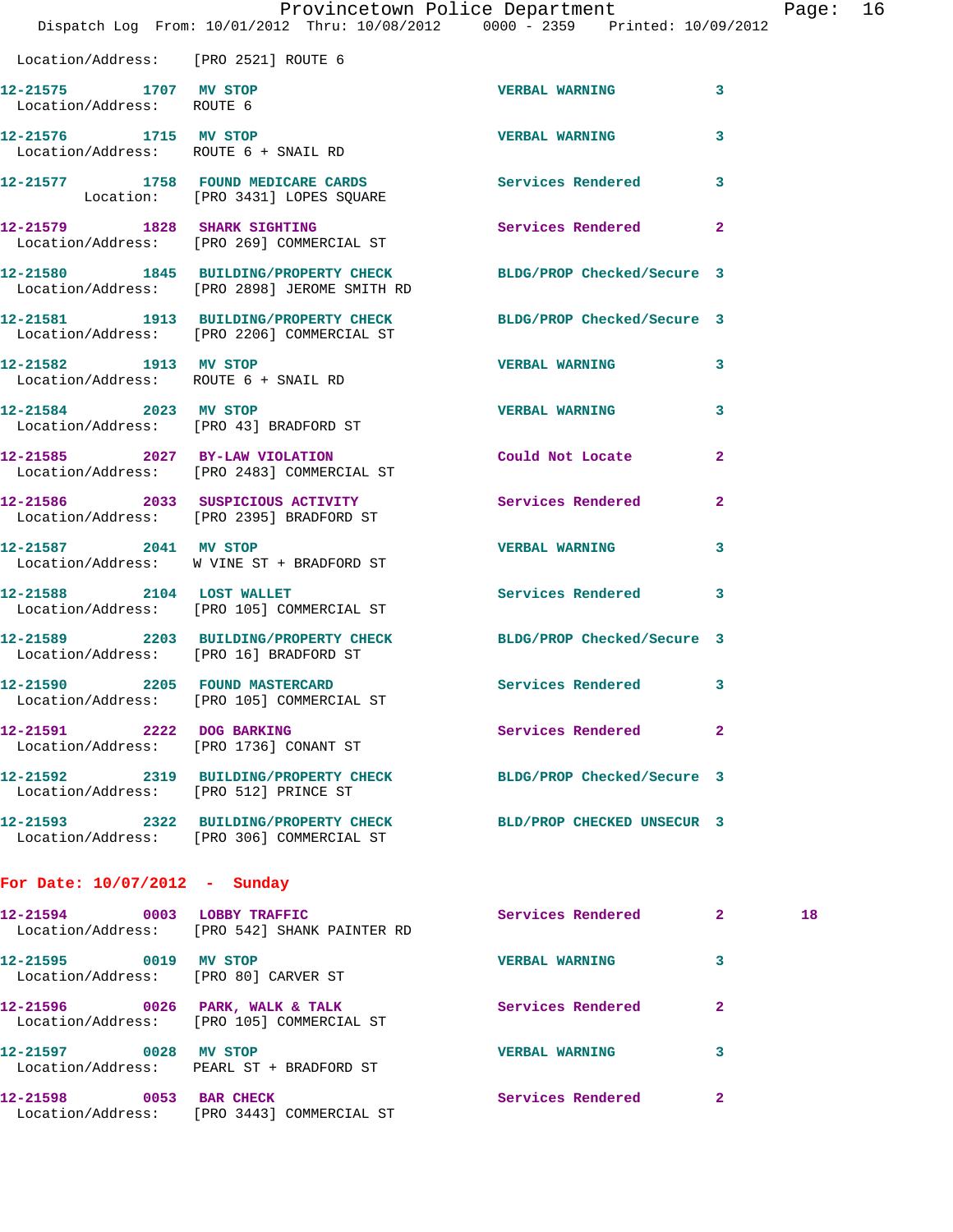|                                                          | Dispatch Log From: 10/01/2012 Thru: 10/08/2012 0000 - 2359 Printed: 10/09/2012                                 | Provincetown Police Department |              | Page: 17 |  |
|----------------------------------------------------------|----------------------------------------------------------------------------------------------------------------|--------------------------------|--------------|----------|--|
|                                                          | 12-21599 0102 MV OBSERVANCE / ASSIGNMENT Services Rendered<br>Location/Address: BRADFORD ST + RYDER ST         |                                | $\mathbf{3}$ |          |  |
| 12-21600 0102 BAR CHECK                                  | Location/Address: [PRO 272] COMMERCIAL ST                                                                      | Services Rendered              | $\mathbf{2}$ |          |  |
|                                                          | 12-21601 0106 MV STOP/TOW<br>Location/Address: [PRO 2489] BRADFORD ST                                          | Citation/Warning Issued 3      |              |          |  |
| Refer To Arrest: 12-329-AR                               | 12-21602 0207 MV STOP/OUI<br>Location/Address: [PRO 3004] BRADFORD ST                                          | Arrest(s) Made                 | 3            |          |  |
|                                                          | 12-21603 0214 NOISE COMPLAINT<br>Location/Address: [PRO 149] COMMERCIAL ST                                     | <b>GONE ON ARRIVAL</b>         | 3            |          |  |
|                                                          | 12-21604 0249 MEDICAL EMERGENCY<br>Location/Address: [PRO 542] SHANK PAINTER RD                                | Transported to Hospital 1      |              |          |  |
|                                                          | 12-21605 0435 BUILDING/PROPERTY CHECK BLDG/PROP Checked/Secure 3<br>Location/Address: [PRO 519] RACE POINT RD  |                                |              |          |  |
|                                                          | 12-21606 0540 BUILDING/PROPERTY CHECK BLDG/PROP Checked/Secure 3<br>Location/Address: [PRO 444] HIGH POLE HILL |                                |              |          |  |
|                                                          | 12-21607 0600 BUILDING/PROPERTY CHECK BLDG/PROP Checked/Secure 3<br>Location/Address: [PRO 1639] COMMERCIAL ST |                                |              |          |  |
|                                                          | 12-21608 0604 MV OBSERVANCE / ASSIGNMENT Services Rendered<br>Location/Address: [PRO 2818] CONWELL ST          |                                | $\mathbf{3}$ |          |  |
| $12-21609$ 0639 ASSAULT                                  | Location/Address: [PRO 542] SHANK PAINTER RD                                                                   | Services Rendered              | 1            |          |  |
|                                                          | 12-21610 0659 MV COMPLAINT<br>Location/Address: [PRO 1542] COMMERCIAL ST                                       | Services Rendered              | $\mathbf{2}$ |          |  |
|                                                          | 12-21611 0746 H/M ON/OFF DUTY<br>Location/Address: [PRO 2543] MACMILLAN WHARF                                  | No Action Required             | $\mathbf{2}$ |          |  |
| Location/Address: [PRO 2521] ROUTE 6                     | 12-21612 0804 MV OBSERVANCE / ASSIGNMENT Services Rendered                                                     |                                | 3            |          |  |
| 12-21613 0809 MV STOP                                    | Location/Address: [PRO 2513] ROUTE 6                                                                           | <b>VERBAL WARNING</b>          | 3            |          |  |
| 12-21614 0819 MV STOP                                    | Location/Address: BRADFORD ST + ALDEN ST                                                                       | <b>VERBAL WARNING</b>          | 3            |          |  |
| 12-21615 0821 MV STOP                                    | Location/Address: [PRO 2513] ROUTE 6                                                                           | <b>VERBAL WARNING</b>          | 3            |          |  |
|                                                          | 12-21616 0912 BUILDING/PROPERTY CHECK BLDG/PROP Checked/Secure 3<br>Location/Address: [PRO 564] BAYBERRY AVE   |                                |              |          |  |
|                                                          | 12-21617 0926 MEDICAL EMERGENCY<br>Location/Address: [PRO 3364] HARBOUR DR                                     | Transported to Hospital 1      |              |          |  |
| 12-21618 0939 MV STOP<br>Location/Address: RACE POINT RD |                                                                                                                | Citation/Warning Issued 3      |              |          |  |
| $12 - 21620$ 1049 ASSAULT                                | Location/Address: [PRO 542] SHANK PAINTER RD                                                                   | SPOKEN TO                      | 1            |          |  |
|                                                          | 12-21622 1056 LOST SAMSUNG TMOBILE PHONE Services Rendered<br>Location/Address: [PRO 542] SHANK PAINTER RD     |                                | 3            |          |  |
| Location/Address: [PRO 3287] ROUTE 6                     | 12-21621 1058 PARK, WALK & TALK                                                                                | No Action Required             | 2            |          |  |
| 12-21624 1126 ALARM - FIRE                               |                                                                                                                | No Action Required             | $\mathbf{1}$ |          |  |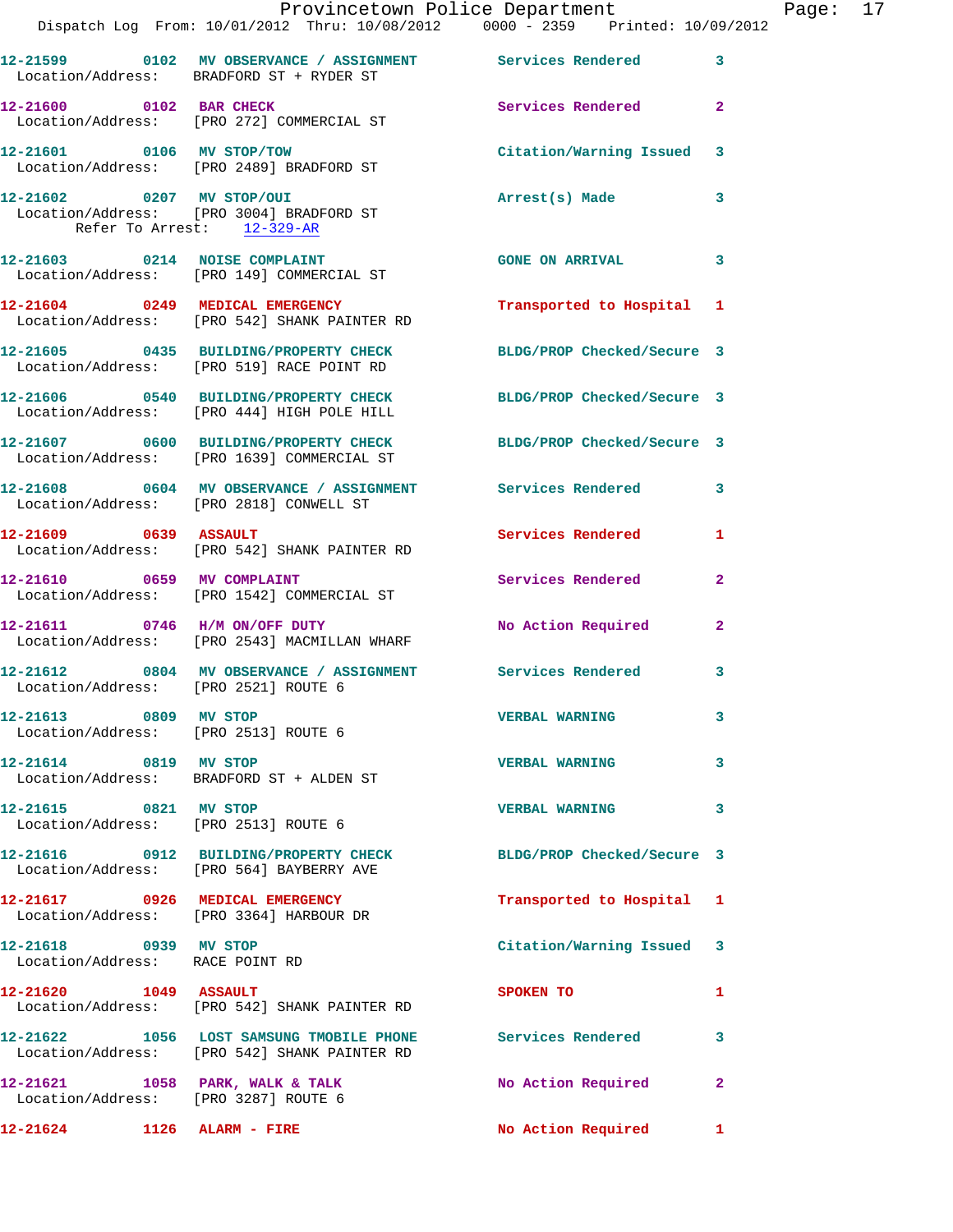|                                                               | Provincetown Police Department<br>Dispatch Log From: 10/01/2012 Thru: 10/08/2012 0000 - 2359 Printed: 10/09/2012                                       |                           |              | Page: 18 |  |
|---------------------------------------------------------------|--------------------------------------------------------------------------------------------------------------------------------------------------------|---------------------------|--------------|----------|--|
|                                                               | Location/Address: [PRO 1422] PLEASANT ST                                                                                                               |                           |              |          |  |
|                                                               | 12-21623 1127 FOLLOW UP<br>Location/Address: [PRO 208] COMMERCIAL ST                                                                                   | Services Rendered         | $\mathbf{2}$ |          |  |
|                                                               | 12-21625 1141 MV OBSERVANCE / ASSIGNMENT Services Rendered<br>Iogation/Address: Uppo 34301 COMMERCIAL ST<br>Location/Address: [PRO 3430] COMMERCIAL ST |                           | 3            |          |  |
|                                                               | 12-21626 1145 MV STOP<br>Location/Address: [PRO 756] BRADFORD ST                                                                                       | <b>VERBAL WARNING</b>     | 3            |          |  |
|                                                               | 12-21627 1235 MV STOP<br>Location/Address: ROUTE 6 + SNAIL RD                                                                                          | <b>VERBAL WARNING</b>     | 3            |          |  |
|                                                               | $12-21628$ 1241 ALARM - FIRE<br>Location/Address: [PRO 2059] BRADFORD ST                                                                               | False Alarm 1             |              |          |  |
|                                                               | 12-21629 1324 BUILDING/PROPERTY CHECK BLDG/PROP Checked/Secure 3<br>Location/Address: [PRO 175] COMMERCIAL ST                                          |                           |              |          |  |
|                                                               | 12-21630 1346 ASSIST CITIZEN<br>Location/Address: [PRO 569] WINSLOW ST                                                                                 | Services Rendered 3       |              |          |  |
|                                                               | 12-21631 1348 BUILDING/PROPERTY CHECK BLDG/PROP Checked/Secure 3<br>Location/Address: [PRO 2483] COMMERCIAL ST                                         |                           |              |          |  |
|                                                               | 12-21632 1549 BUILDING/PROPERTY CHECK BLDG/PROP Checked/Secure 3<br>Location/Address: [PRO 488] MAYFLOWER AVE                                          |                           |              |          |  |
|                                                               | 12-21633 1624 MV STOP<br>Location/Address: [PRO 2512] JEROME SMITH RD                                                                                  | Investigated              | $\mathbf{3}$ |          |  |
| Location/Address: WEST VINE ST                                | 12-21634 1638 PARKING COMPLAINT / GENERAL Services Rendered                                                                                            |                           | 3            |          |  |
|                                                               | 12-21635 1701 BY-LAW VIOLATION<br>Location/Address: [PRO 3737] BRADFORD ST                                                                             | Citation/Warning Issued 2 |              |          |  |
|                                                               | 12-21636 1728 GENERAL INFO FOUND CREDIT CARD Services Rendered                                                                                         |                           | $\mathbf{3}$ |          |  |
|                                                               | 12-21637 1733 FOUND PROPERTY EYEGLASSES Services Rendered<br>Location: [PRO 3431] LOPES SQUARE                                                         |                           | 3            |          |  |
|                                                               | 12-21638 1735 BUILDING/PROPERTY CHECK BLDG/PROP Checked/Secure 3<br>Location/Address: [PRO 564] BAYBERRY AVE                                           |                           |              |          |  |
|                                                               | 12-21639 1750 BUILDING/PROPERTY CHECK BLDG/PROP Checked/Secure 3<br>Location/Address: [PRO 2898] JEROME SMITH RD                                       |                           |              |          |  |
|                                                               | 12-21640 1836 SERVICE CALL<br>Location/Address: [PRO 269] COMMERCIAL ST                                                                                | Services Rendered 3       |              |          |  |
| Location/Address: [PRO 571] ALDEN ST                          | 12-21641 1943 BUILDING/PROPERTY CHECK BLDG/PROP Checked/Secure 3                                                                                       |                           |              |          |  |
|                                                               | 12-21642 2002 BUILDING/PROPERTY CHECK BLDG/PROP Checked/Secure 3<br>Location/Address: [PRO 175] COMMERCIAL ST                                          |                           |              |          |  |
| 12-21643 2016 MV STOP<br>Location/Address: [PRO 2] ALDEN ST   |                                                                                                                                                        | <b>VERBAL WARNING</b>     | 3            |          |  |
|                                                               | 12-21644 2040 BUILDING/PROPERTY CHECK BLDG/PROP Checked/Secure 3<br>Location/Address: [PRO 516] RACE POINT RD                                          |                           |              |          |  |
| 12-21645 2053 MV STOP<br>Location/Address: [PRO 2479] ROUTE 6 |                                                                                                                                                        | <b>VERBAL WARNING</b>     | 3            |          |  |
|                                                               | 12-21646 2104 MEDICAL EMERGENCY<br>Location/Address: [PRO 269] COMMERCIAL ST                                                                           | <b>PATIENT REFUSAL</b>    | 1            |          |  |
|                                                               | 12-21647 2110 BUILDING/PROPERTY CHECK BLDG/PROP Checked/Secure 3                                                                                       |                           |              |          |  |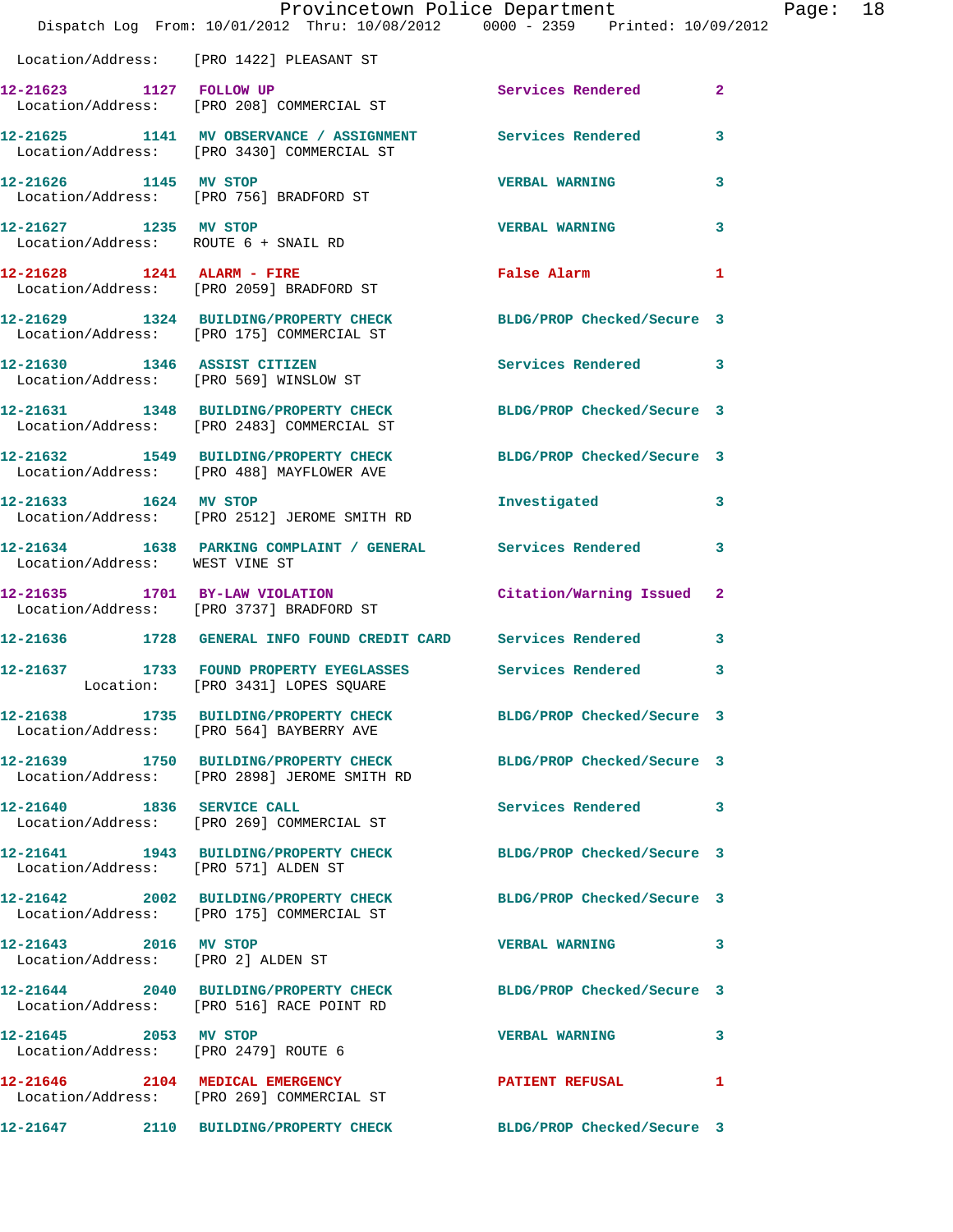|                                                            | Dispatch Log From: 10/01/2012 Thru: 10/08/2012 0000 - 2359 Printed: 10/09/2012                                   | Provincetown Police Department                                                                                       |              | Page: 19 |  |
|------------------------------------------------------------|------------------------------------------------------------------------------------------------------------------|----------------------------------------------------------------------------------------------------------------------|--------------|----------|--|
|                                                            | Location/Address: [PRO 440] HARRY KEMP WAY                                                                       |                                                                                                                      |              |          |  |
| 12-21648 2113 MV STOP                                      | Location/Address: [PRO 2513] ROUTE 6                                                                             | VERBAL WARNING 3                                                                                                     |              |          |  |
| 12-21649 2119 MV HIT & RUN<br>Location/Address: CONWELL ST |                                                                                                                  | Services Rendered 2                                                                                                  |              |          |  |
|                                                            | 12-21650 2141 BUILDING/PROPERTY CHECK BLDG/PROP Checked/Secure 3<br>Location/Address: [PRO 306] COMMERCIAL ST    |                                                                                                                      |              |          |  |
| For Date: 10/08/2012 - Monday                              |                                                                                                                  |                                                                                                                      |              |          |  |
|                                                            | 12-21651 0000 LOBBY TRAFFIC<br>Location/Address: [PRO 542] SHANK PAINTER RD                                      | Services Rendered 2                                                                                                  |              | 23       |  |
|                                                            | 12-21652 0001 BUILDING/PROPERTY CHECK BLDG/PROP Checked/Secure 3<br>Location/Address: [PRO 3259] MACMILLAN WHARF |                                                                                                                      |              |          |  |
|                                                            | 12-21653 0022 BUILDING/PROPERTY CHECK BLDG/PROP Checked/Secure 3<br>Location/Address: [PRO 530] SHANKPAINTER RD  |                                                                                                                      |              |          |  |
|                                                            | 12-21654 0034 911 GENERAL<br>Location/Address: [PRO 542] SHANK PAINTER RD                                        | Services Rendered 1                                                                                                  |              |          |  |
|                                                            | 12-21655 0038 BUILDING/PROPERTY CHECK BLDG/PROP Checked/Secure 3<br>Location/Address: [PRO 106] COMMERCIAL ST    |                                                                                                                      |              |          |  |
|                                                            | 12-21657 0050 MV STOP<br>Location/Address: BRADFORD ST + BANGS ST                                                | VERBAL WARNING 3                                                                                                     |              |          |  |
|                                                            | 12-21658 0059 ALARM - GENERAL<br>Location/Address: [PRO 3298] WEST FRANKLIN ST                                   | False Alarm                                                                                                          | $\mathbf{1}$ |          |  |
|                                                            | 12-21659 0132 SUSPICIOUS ACTIVITY<br>Location/Address: [PRO 2490] PROVINCELANDS RD                               | SPOKEN TO                                                                                                            | $\mathbf{2}$ |          |  |
|                                                            | 12-21660 0141 BUILDING/PROPERTY CHECK BLDG/PROP Checked/Secure 3<br>Location/Address: [PRO 1638] COMMERCIAL ST   |                                                                                                                      |              |          |  |
| Location/Address: [PRO 80] CARVER ST                       | 12-21661 0147 DISTURBANCE                                                                                        | SPOKEN TO AND TO A STRUCK TO A THING OF THE STRUCK OF THE STRUCK OF THE STRUCK OF THE STRUCK OF THE STRUCK OF THE ST | 1            |          |  |
| 12-21662 0210 MV DISABLED                                  | Location/Address: [PRO 2479] ROUTE 6                                                                             | Services Rendered 2                                                                                                  |              |          |  |
| Location/Address: [PRO 57] BRADFORD ST                     | 12-21663 0457 BUILDING/PROPERTY CHECK BLDG/PROP Checked/Secure 3                                                 |                                                                                                                      |              |          |  |
|                                                            | 12-21664 0512 BUILDING/PROPERTY CHECK BLDG/PROP Checked/Secure 3<br>Location/Address: [PRO 182] COMMERCIAL ST    |                                                                                                                      |              |          |  |
|                                                            | 12-21665 0538 FLIGHT COVERAGE<br>Location/Address: [PRO 516] RACE POINT RD                                       | Services Rendered 2                                                                                                  |              | 2        |  |
|                                                            | 12-21666 0542 BUILDING/PROPERTY CHECK BLDG/PROP Checked/Secure 3<br>Location/Address: [PRO 2206] COMMERCIAL ST   |                                                                                                                      |              |          |  |
|                                                            | 12-21667 0555 PARK, WALK & TALK<br>Location/Address: [PRO 2222] COMMERCIAL ST                                    | Services Rendered                                                                                                    | -2           |          |  |
| 12-21668 0615 BOAT ISSUE                                   | Location/Address: [PRO 3259] MACMILLAN WHARF                                                                     | Services Rendered 2                                                                                                  |              |          |  |
|                                                            | 12-21669 0703 H/M ON/OFF DUTY<br>Location/Address: [PRO 2543] MACMILLAN WHARF                                    | No Action Required 2                                                                                                 |              |          |  |
| Location/Address: COMMERCIAL ST                            | 12-21670 0728 MEDICAL EMERGENCY                                                                                  | Transported to Hospital 1                                                                                            |              |          |  |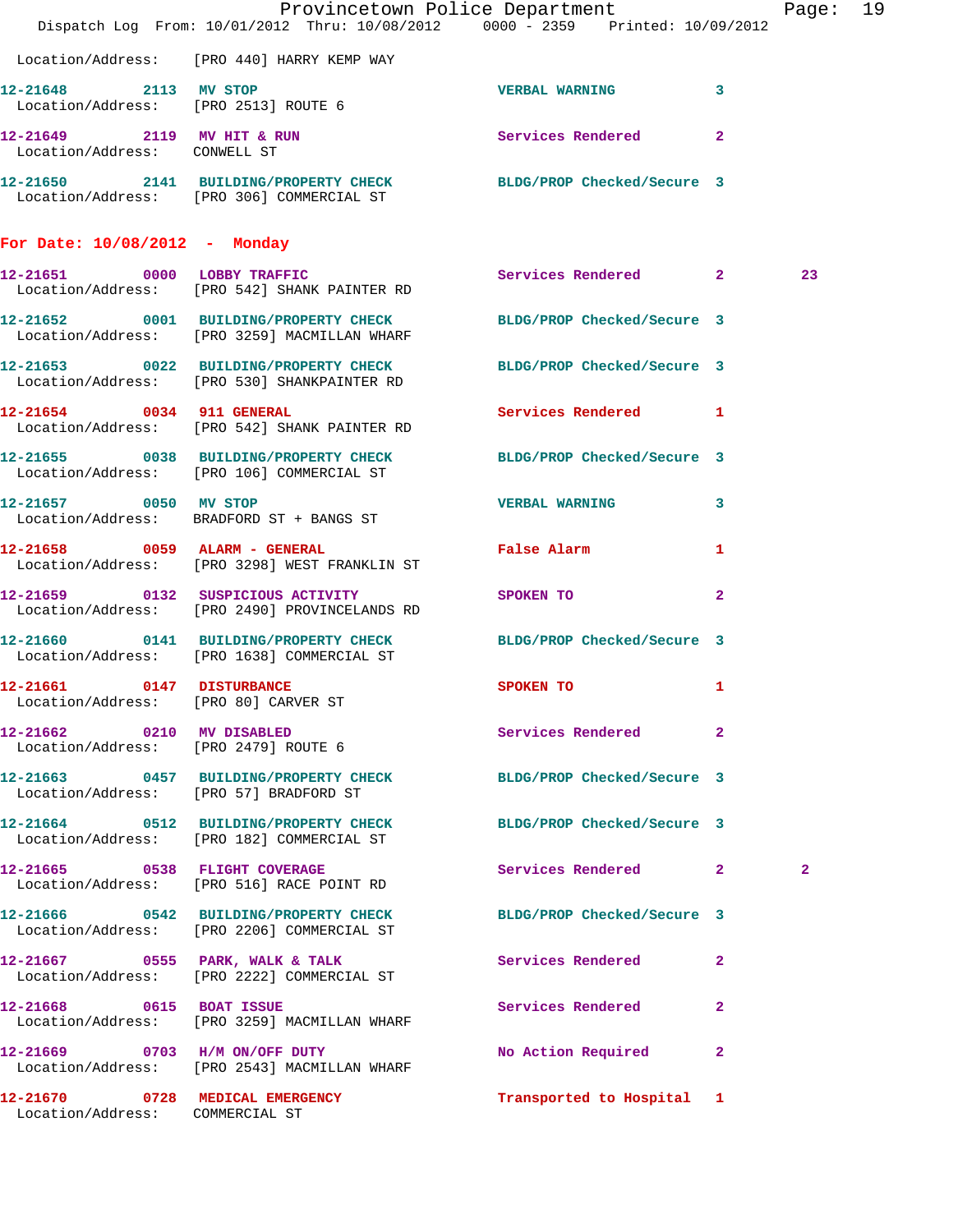|                                                                    | Provincetown Police Department The Page: 20<br>Dispatch Log From: 10/01/2012 Thru: 10/08/2012 0000 - 2359 Printed: 10/09/2012 |                        |              |  |
|--------------------------------------------------------------------|-------------------------------------------------------------------------------------------------------------------------------|------------------------|--------------|--|
|                                                                    | 12-21671 0748 MV STOP VERBAL WARNING 3<br>Location/Address: [PRO 2479] ROUTE 6                                                |                        |              |  |
|                                                                    | 12-21672 0754 BUILDING/PROPERTY CHECK BLDG/PROP Checked/Secure 3<br>Location/Address: [PRO 519] RACE POINT RD                 |                        |              |  |
|                                                                    | 12-21673 0818 MV STOP<br>Location/Address: [PRO 43] BRADFORD ST                                                               | <b>VERBAL WARNING</b>  | $\mathbf{3}$ |  |
|                                                                    | 12-21674 0850 BUILDING/PROPERTY CHECK Services Rendered 3<br>Location/Address: [PRO 564] BAYBERRY                             |                        |              |  |
|                                                                    | 12-21675     0925 MV OBSERVANCE / ASSIGNMENT      Services Rendered      3<br>Location/Address:   [PRO 2521] ROUTE 6          |                        |              |  |
| Location/Address: OLD ANN PAGE WAY                                 | 12-21676 0951 SMELL OF SMOKE                                                                                                  | False Alarm            | 3            |  |
|                                                                    | 12-21677 1002 PARKING COMPLAINT / GENERAL Services Rendered 3<br>Location/Address: [PRO 526] RYDER ST EXT                     |                        |              |  |
|                                                                    | 12-21678 1023 LOST GOLD BRACELET Services Rendered<br>Location/Address: [PRO 542] SHANK PAINTER RD                            |                        | 3            |  |
|                                                                    | 12-21679 1026 MV COMPLAINT<br>Location/Address: [PRO 2520] PRINCE ST                                                          | Services Rendered 2    |              |  |
| Location/Address: [PRO 2513] ROUTE 6                               | 12-21680 1115 MV STOP                                                                                                         | <b>VERBAL WARNING</b>  | 3            |  |
|                                                                    | 12-21682 1250 LOST ORANGE PURSE 2001 Services Rendered 3<br>Location/Address: [PRO 542] SHANK PAINTER RD                      |                        |              |  |
|                                                                    | 12-21684 1337 LOST BLACK WALLET Services Rendered<br>Location/Address: [PRO 542] SHANK PAINTER RD                             |                        | 3            |  |
| Location/Address: GOOD TEMPLAR PL                                  | 12-21685 1452 ASSIST AGENCY / MUTUAL AID Services Rendered 3                                                                  |                        |              |  |
| Location/Address: CARVER ST                                        | 12-21686 1510 PARKING COMPLAINT / GENERAL Services Rendered 3                                                                 |                        |              |  |
|                                                                    | 12-21687 1520 MV OBSERVANCE / ASSIGNMENT Services Rendered<br>Location/Address: [PRO 2784] SHANK PAINTER RD                   |                        |              |  |
| 12-21688 1532 MV STOP                                              | Location/Address: [PRO 530] SHANK PAINTER RD                                                                                  | Services Rendered      | 3            |  |
|                                                                    | 12-21689 1534 LOST GREY JACKET/TOYOTA KEY Services Rendered<br>Location/Address: [PRO 542] SHANK PAINTER RD                   |                        | 3            |  |
| Location/Address: [PRO 2521] ROUTE 6                               | 12-21690 1627 MV OBSERVANCE / ASSIGNMENT Services Rendered                                                                    |                        | 3            |  |
| 12-21691 1631 MV STOP                                              | Location/Address: [PRO 2521] ROUTE 6                                                                                          | <b>VERBAL WARNING</b>  | 3            |  |
| 12-21692 1637 MEDICAL EMERGENCY<br>Location/Address: COMMERCIAL ST |                                                                                                                               | <b>PATIENT REFUSAL</b> | 1            |  |
| 12-21693 1644 MV STOP                                              | Location/Address: [PRO 2521] ROUTE 6                                                                                          | <b>VERBAL WARNING</b>  | 3            |  |
|                                                                    | 12-21694 1645 ANIMAL CALL/SEAGULL Services Rendered<br>Location/Address: [PRO 3259] MACMILLAN WHARF                           |                        | 2            |  |
| 12-21695 1654 HAZARDS<br>Location/Address: [PRO 2807] ROUTE 6      |                                                                                                                               | Services Rendered      | $\mathbf{2}$ |  |
| 12-21696 1658 SERVICE CALL<br>Location/Address: [PRO 3287] ROUTE 6 |                                                                                                                               | Services Rendered      | 3            |  |